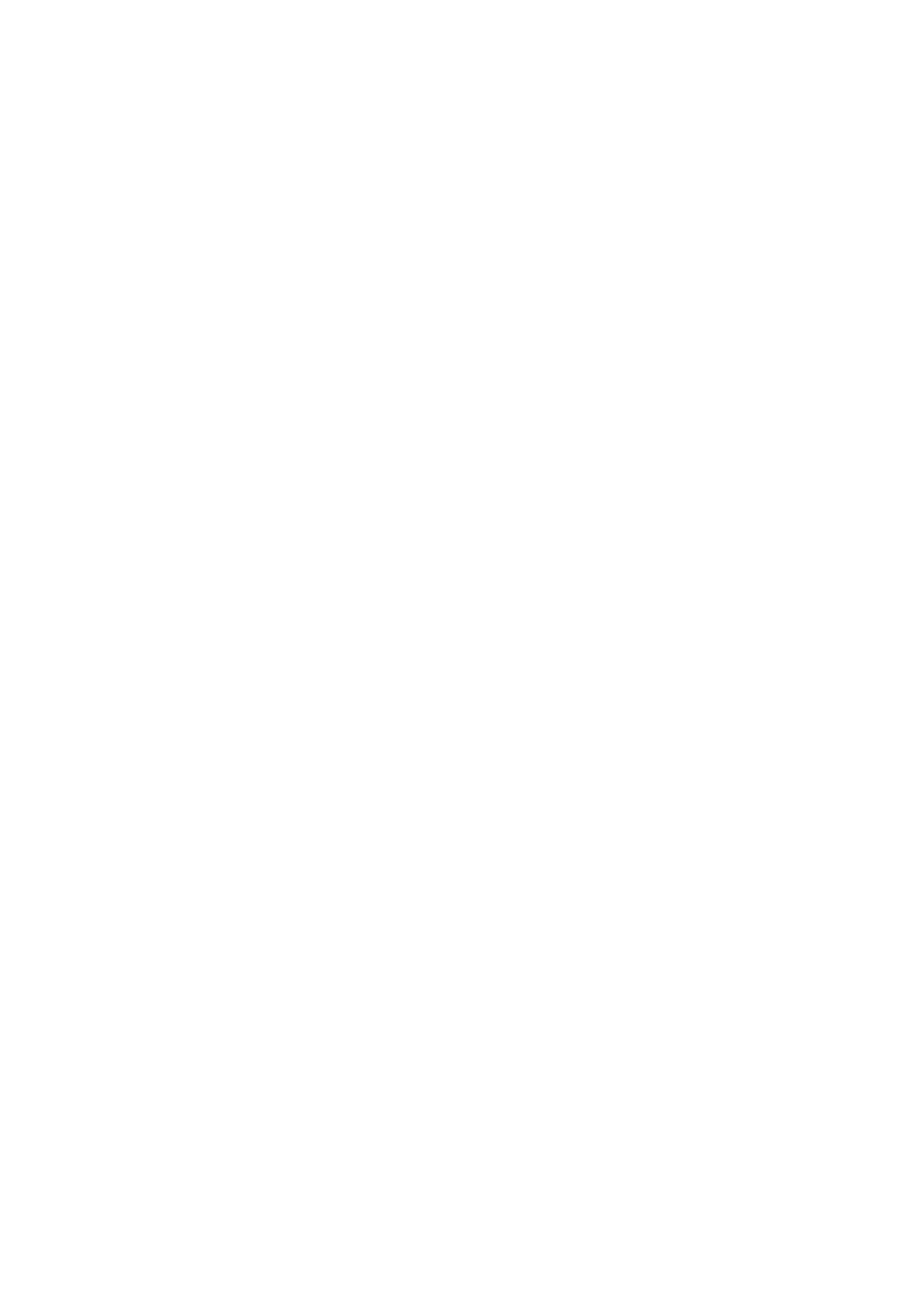#### BRITISH GEOLOGICAL SURVEY

### ECONOMIC MINERALS AND GEOCHEMICAL BASELINE PROGRAMME COMMISSIONED REPORT CR/04/216N

The National Grid and other Ordnance Survey data are used with the permission of the Controller of Her Majesty's Stationery Office. Ordnance Survey licence number Licence No:100017897/2004

*Key words* 

Sand and gravel resources; Yorkshire and Humber Region; environmental and cultural assets; planning considerations; environmental sensitivity.

#### *Front cover*

Marfield Quarry, Masham, Ripon, North Yorkshire.

#### *Bibliographical reference*

F MCEVOY, EJ STEADMAN, DJ HARRISON AND A COOPER. 2004. Yorkshire and the Humber Region: Sand and gravel resources and environmental assets. *British Geological Survey Commissioned Report*, CR/04/216N. 39pp**.**

Copyright in materials derived from the British Geological Survey's work is owned by the Natural Environment Research Council (NERC) and/or the authority that commissioned the work. You may not copy or adapt this publication without first obtaining permission. Contact the BGS Intellectual Property Rights Section, British Geological Survey, Keyworth, e-mail ipr@bgs.ac.uk You may quote extracts of a reasonable length without prior permission, provided a full acknowledgement is given of the source of the extract.

# Yorkshire and the Humber Region: Sand and gravel resources and environmental assets

F M McEvoy, E J Steadman, D J Harrison and A H Cooper

© *NERC 2004. All rights reserved* Keyworth, Nottingham British Geological Survey 2005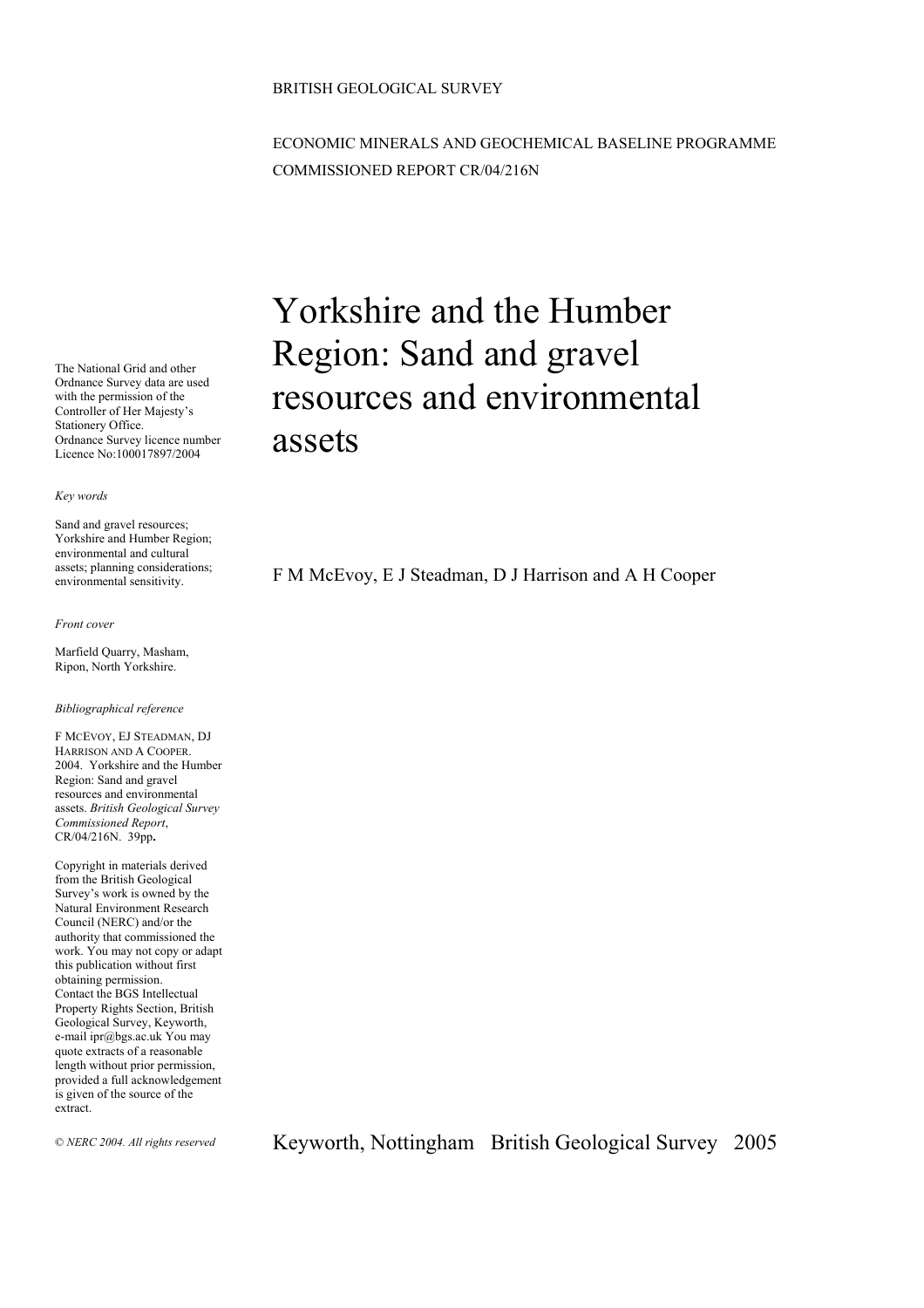#### **BRITISH GEOLOGICAL SURVEY**

The full range of Survey publications is available from the BGS Sales Desks at Nottingham, Edinburgh and London; see contact details below or shop online at www.geologyshop.com

The London Information Office also maintains a reference collection of BGS publications including maps for consultation.

The Survey publishes an annual catalogue of its maps and other publications; this catalogue is available from any of the BGS Sales Desks.

*The British Geological Survey carries out the geological survey of Great Britain and Northern Ireland (the latter as an agency service for the government of Northern Ireland), and of the surrounding continental shelf, as well as its basic research projects. It also undertakes programmes of British technical aid in geology in developing countries as arranged by the Department for International Development and other agencies.* 

*The British Geological Survey is a component body of the Natural Environment Research Council.* 

### *British Geological Survey offices*

#### **Keyworth, Nottingham NG12 5GG**

 0115-936 3241 Fax 0115-936 3488 e-mail: sales@bgs.ac.uk www.bgs.ac.uk Shop online at: www.geologyshop.com

#### **Murchison House, West Mains Road, Edinburgh EH9 3LA**

| $\mathbf{R}$ 0131-667 1000  | Fax 0131-668 2683 |
|-----------------------------|-------------------|
| e-mail: scotsales@bgs.ac.uk |                   |

#### **London Information Office at the Natural History Museum (Earth Galleries), Exhibition Road, South Kensington, London SW7 2DE**

| $\mathbf{R}$ 020-7589 4090    | Fax 020-7584 8270          |
|-------------------------------|----------------------------|
| $\mathbf{R}$ 020-7942 5344/45 | email: bgslondon@bgs.ac.uk |

#### **Forde House, Park Five Business Centre, Harrier Way, Sowton, Exeter, Devon EX2 7HU**

01392-445271 Fax 01392-445371

#### **Geological Survey of Northern Ireland, 20 College Gardens, Belfast BT9 6BS**

028-9066 6595 Fax 028-9066 2835

#### **Maclean Building, Crowmarsh Gifford, Wallingford, Oxfordshire OX10 8BB**

01491-838800 Fax 01491-692345

#### **Sophia House, 28 Cathedral Road, Cardiff, CF11 9LJ**  029–2066 0147 Fax 029–2066 0159

*Parent Body* 

**Natural Environment Research Council, Polaris House, North Star Avenue, Swindon, Wiltshire SN2 1EU**  01793-411500 Fax 01793-411501 www.nerc.ac.uk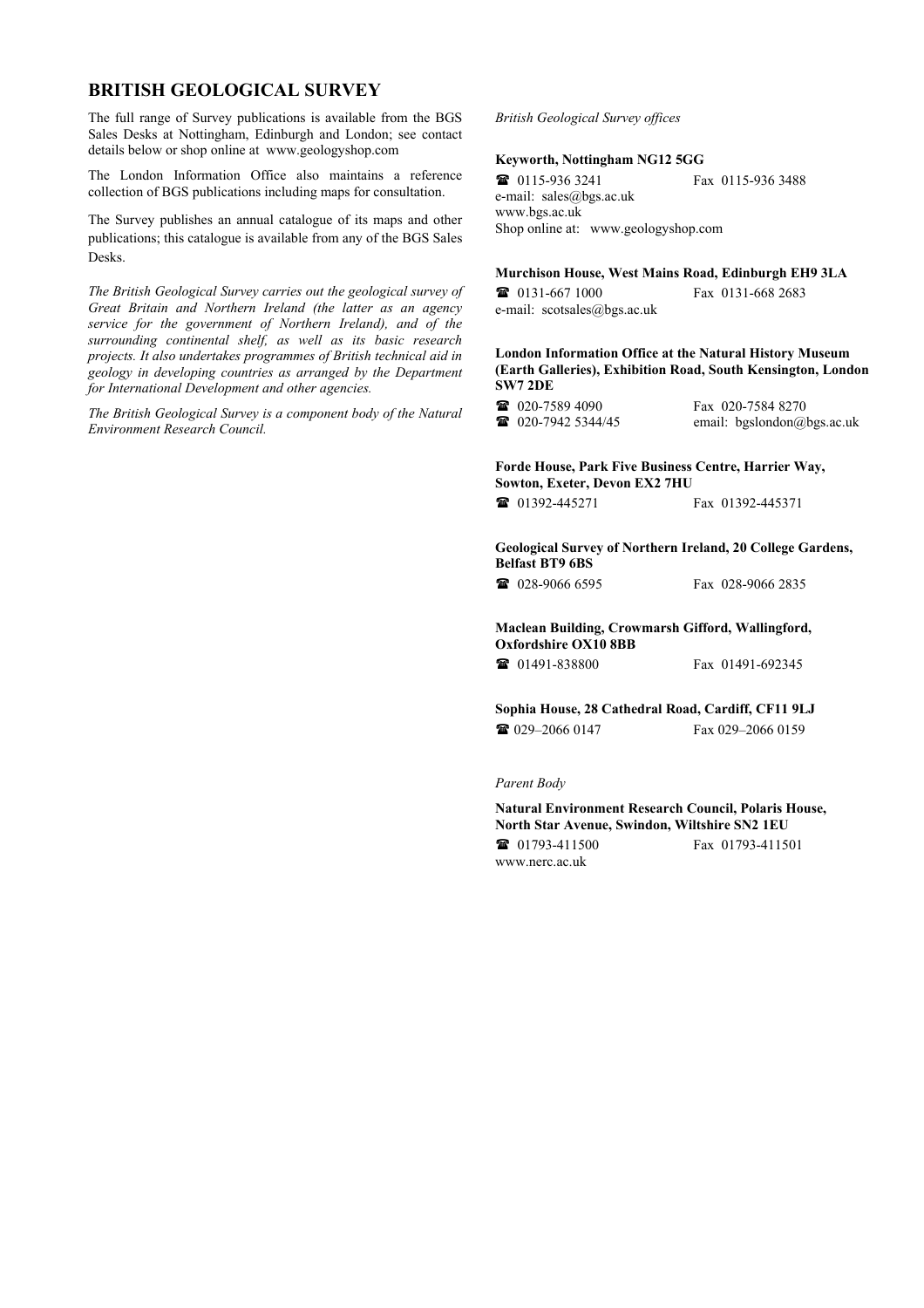### Foreword

This report presents the results of a study by the British Geological Survey (BGS) which identified broad areas of sand and gravel resources in the Yorkshire and the Humber Region and, within these resources, identified those potentially suitable for use as aggregate in concrete. In addition, information on the environmental and cultural assets, as well as other features relevant to planning were provided.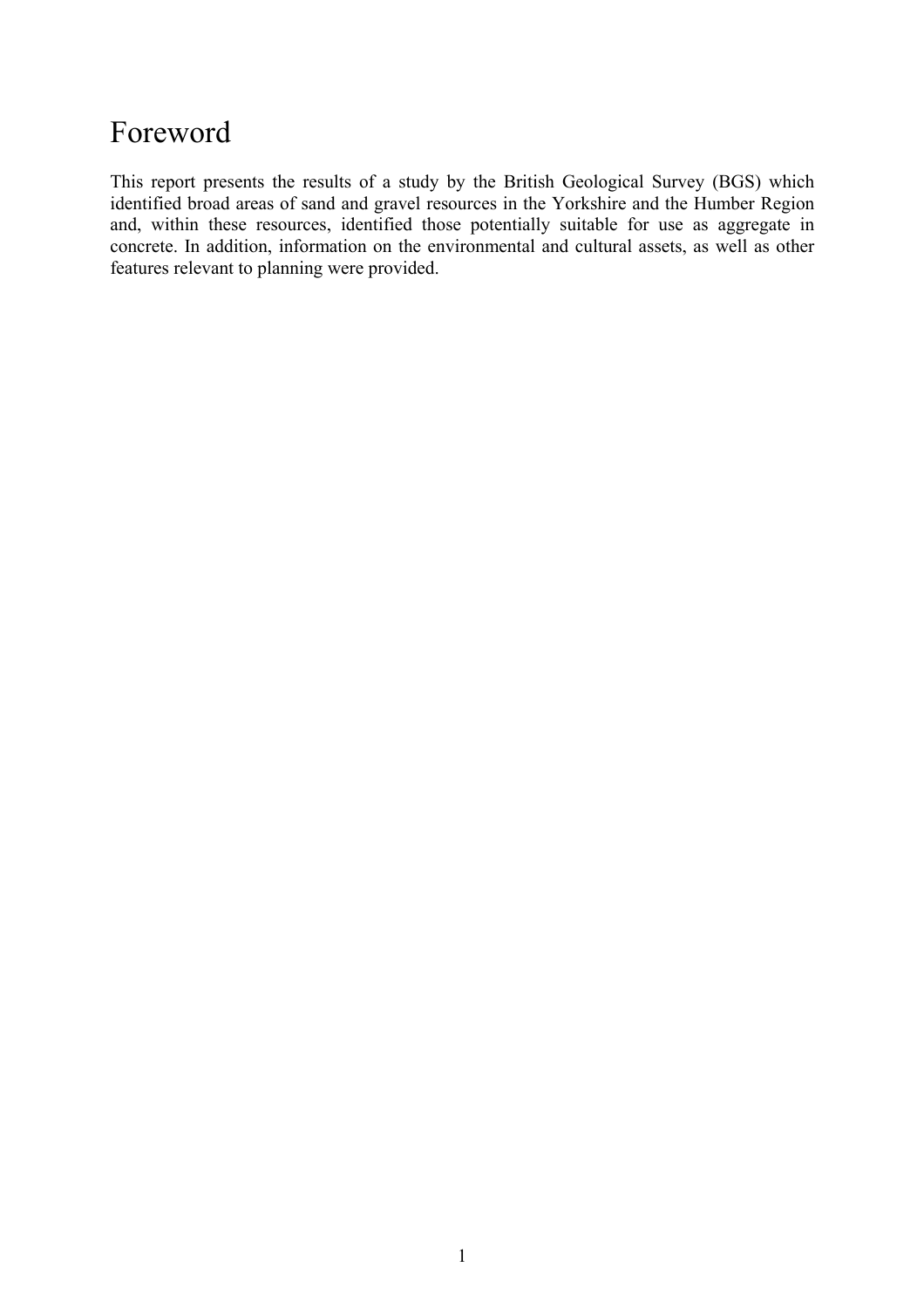## Contents

| 1 |                                                                                            |  |
|---|--------------------------------------------------------------------------------------------|--|
| 2 |                                                                                            |  |
| 3 |                                                                                            |  |
| 4 |                                                                                            |  |
|   | 4.1                                                                                        |  |
|   | 4.2                                                                                        |  |
|   | 4.3                                                                                        |  |
|   | 4.4                                                                                        |  |
|   | Level 2: Sand and gravel resources potentially suitable for concreting aggregate 14<br>4.5 |  |
|   | 4.6                                                                                        |  |
|   | 4.7                                                                                        |  |
| 5 | Identification of environmental and cultural assets and other features relevant to         |  |
|   |                                                                                            |  |
|   | 5.1                                                                                        |  |
|   | 5.2                                                                                        |  |
|   | 5.3                                                                                        |  |
|   | 5.4                                                                                        |  |
| 6 |                                                                                            |  |
|   | 6.1                                                                                        |  |
|   | 6.2                                                                                        |  |
|   | 6.3                                                                                        |  |
|   | 6.4                                                                                        |  |
| 7 | Combined potential concreting resources, assets and other planning features  20            |  |
| 8 |                                                                                            |  |
|   | Appendix 1                                                                                 |  |
|   | Sand and gravel resources of the Yorkshire and the Humber Region 23<br><b>Appendix 2</b>   |  |
|   |                                                                                            |  |
|   |                                                                                            |  |
|   |                                                                                            |  |
|   |                                                                                            |  |
|   | $\frac{1}{30}$                                                                             |  |
|   |                                                                                            |  |
|   |                                                                                            |  |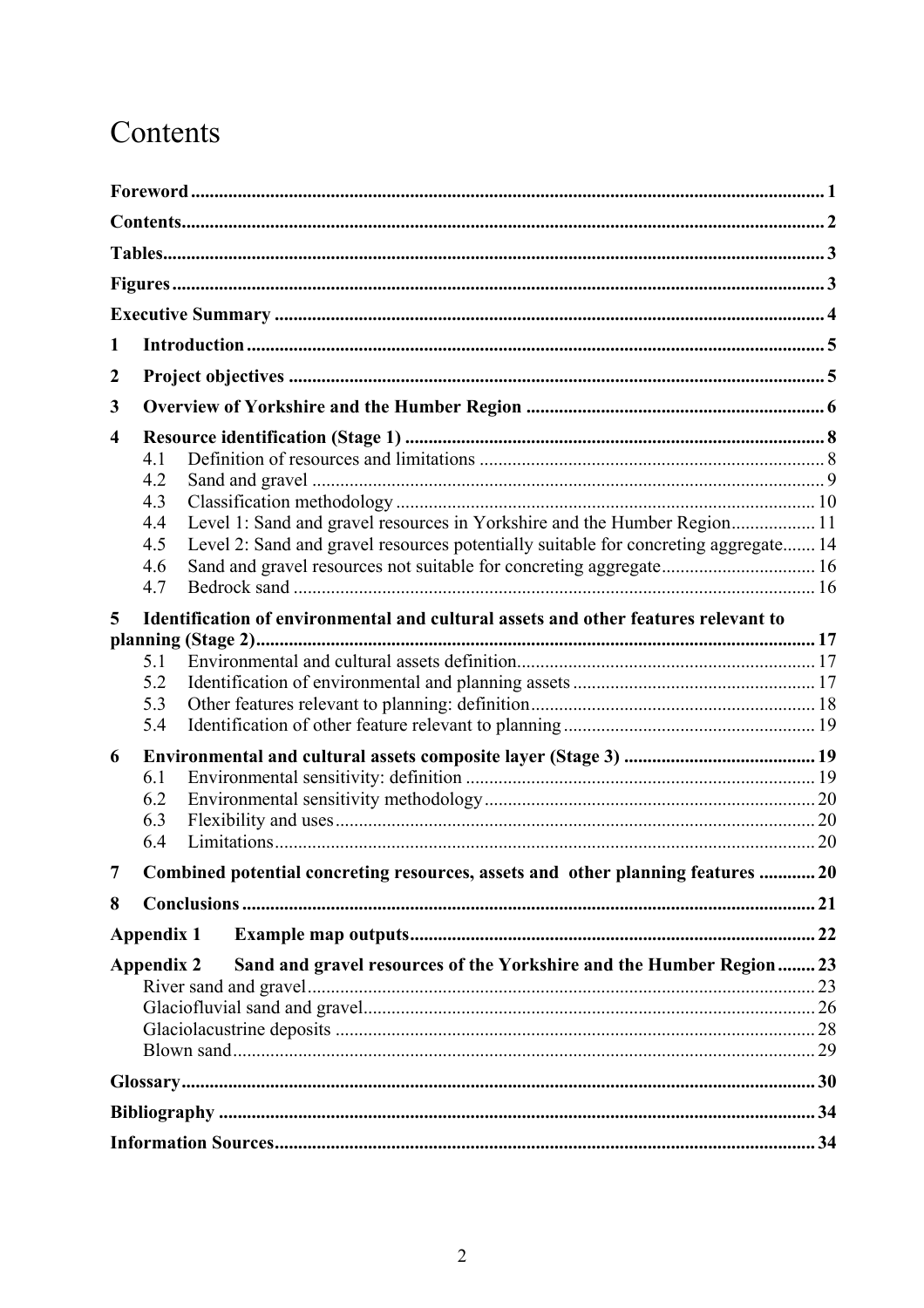## Tables

# Figures

| Figure 1  |                                                                              |  |
|-----------|------------------------------------------------------------------------------|--|
| Figure 2  | Key steps in sand and gravel resource selection and refinement (Level 2)  14 |  |
| Figure 3  |                                                                              |  |
| Figure 4  |                                                                              |  |
| Figure 5  |                                                                              |  |
| Figure 6  |                                                                              |  |
| Figure 7  |                                                                              |  |
| Figure 8  |                                                                              |  |
| Figure 9  |                                                                              |  |
| Figure 10 |                                                                              |  |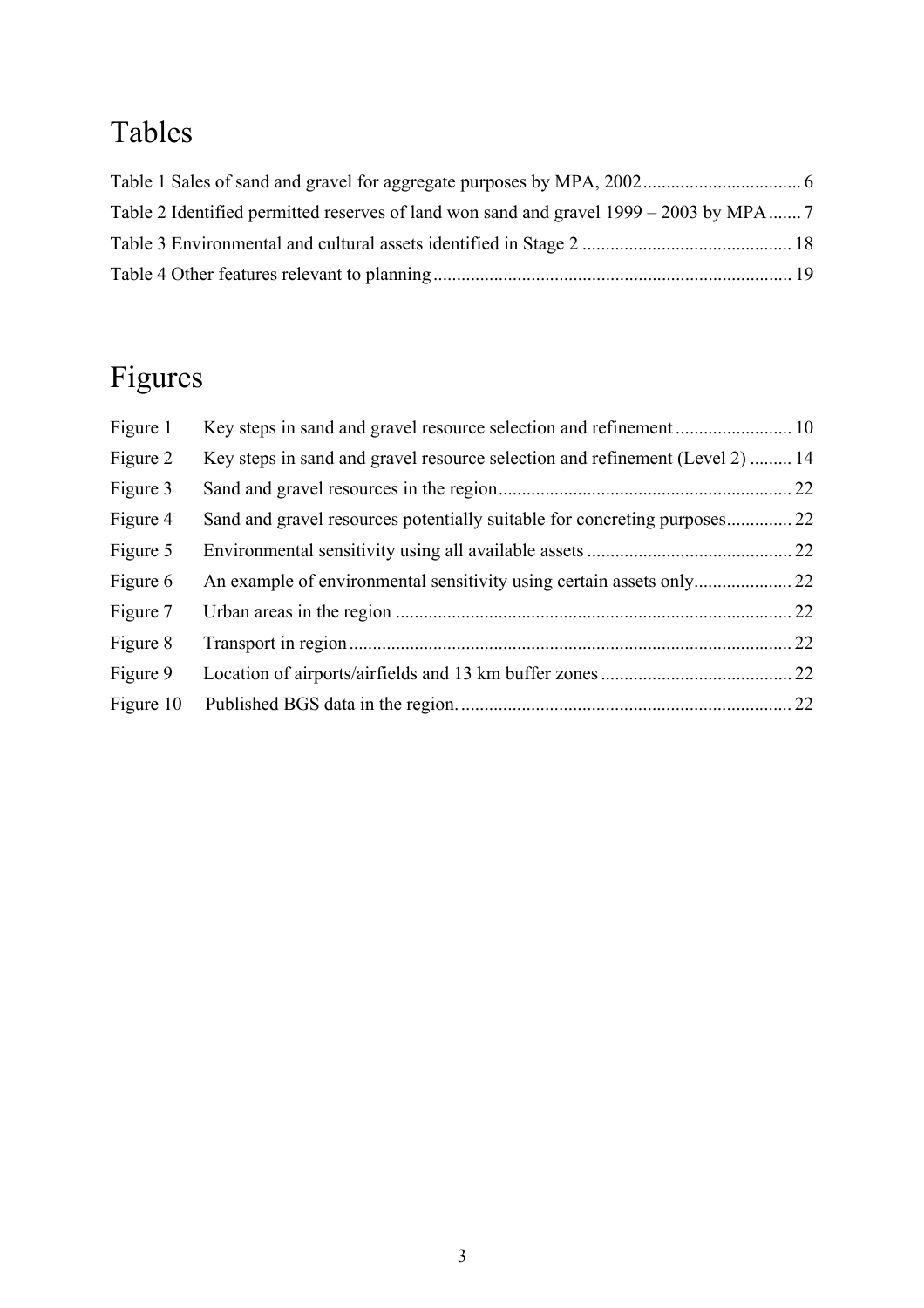### Executive Summary

The Yorkshire and Humber Regional Assembly and the Yorkshire and the Humber Regional Aggregates Working Party (RAWP) are seeking assistance in analysing the likely environmental impacts of meeting additional sand and gravel extraction and the ability of aggregate producing areas in the region to absorb such impacts. Although the region has adequate permitted reserves to meet the crushed rock guideline figure to 2016, a sand and gravel shortfall is anticipated, in particular, concreting aggregate. The Yorkshire and Humber Assembly commissioned the British Geological Survey to carry out a study to identify the broad areas of sand and gravel resources in the region and to further identify potentially suitable resources for use in the concrete products industry. In addition, information on the environmental and cultural assets and planning considerations associated with these areas was requested.

The project was carried out in three key stages. This report describes the methodology employed at each stage. The first stage of the study was concerned with resource identification, both the broad distribution of sand and gravel resources and those resources potentially suitable for concreting aggregate. The sand and gravel resources of the region can be broadly subdivided into river sand and gravel, sub-alluvial deposits, glaciofluvial deposits, glaciolacustrine deposits, blown sand, head gravel and beach sand and gravel. Of these, river sand and gravel, glaciofluvial deposits and sub-alluvial deposits have the greatest potential for use as concreting aggregate. These resources were, in turn, divided into inferred and indicated resources, reflecting differing degrees of geological assurance. It is important to note that the economic potential of specific sites can only be proved by a detailed evaluation programme.

The second stage of the study identified the environmental and cultural assets and other features relevant to planning in the region. The identification of assets and planning features was undertaken in consultation with the Assembly. Only those assets available digitally were incorporated.

The final stage of the study integrated the identified environmental and cultural assets into a composite assets layer termed an 'environmental sensitivity layer'. This layer depicts areas of higher or lower sensitivity based on the number of environmental or cultural assets at a given location. Higher sensitivity does not necessarily mean an area will be unsuitable for aggregates development, just that there may be more to consider and more stakeholders to consult.

The data compiled in all three stages of this study will provide essential baseline information for the next steps of the ODPM '*Good Practice Guidance on the Environmental Appraisal of the Provision of Aggregates*' (ODPM, 2004). The guidance is a two stage, 10 step process and is an aid to decision makers evaluating various supply scenarios for aggregates at the strategic scale. The data from this project will provide a useful reference in any scenario testing of future aggregates provision as required by the ODPM guidance.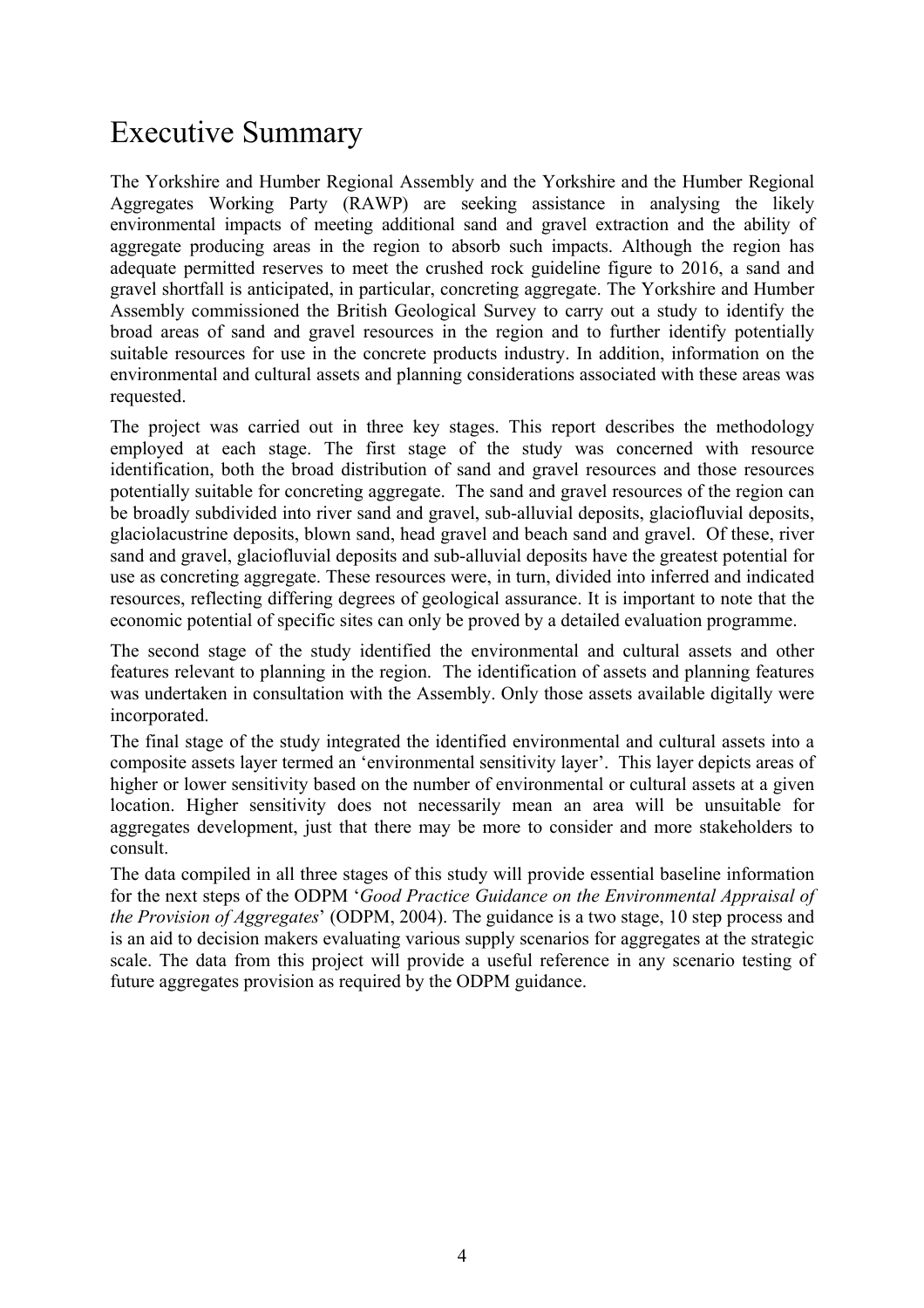## 1 Introduction

The Yorkshire and Humber Regional Assembly and the Yorkshire and the Humber Regional Aggregates Working Party (RAWP) are seeking advice for the sub-regional apportionment of the guidelines for aggregates provision within their region. Although the region has adequate permitted reserves to meet the crushed rock guideline figure to 2016, a sand and gravel shortfall is anticipated, the majority of which is required for concreting purposes. The guidelines indicate that the region will need to make provision for 73 million tonnes of landwon sand and gravel in the period 2001-2016. Identified permitted reserves at the beginning of 2001 were in excess of 55 million tonnes, of which only a certain percent is suitable for high quality concreting purposes, a proportion that varies considerable throughout the region.

The Yorkshire and Humber Assembly commissioned the British Geological Survey to carry out a study to identify broad areas of sand and gravel resources in the region and to further identify potentially suitable resources for use in the concrete products industry. In addition, information on the environmental and cultural assets and planning considerations associated with these areas was requested. This information will form the basis of the environmental appraisal of supply scenarios following the guidelines set out in the 'Good Practice Guidance on the Environmental Appraisal of the Provision of Aggregates' (ODPM, 2004). The guidance is an aid to decision makers evaluating various supply scenarios for aggregates at the strategic scale. It is a two stage, 10 step process. This report and associated digital data, carried out by BGS, forms Step 4 of the Guidance and involved the production of:

- a digital resource map showing the broad distribution of sand and gravel resources in the region;
- a digital map showing those sand and gravel resources potentially suitable for concreting aggregate; and
- a digital environmental and cultural assets map.

The outputs for this study are digital. However, a sample of the types of maps that can be generated using the digital data are provided in Appendix 1.

The digital outputs that accompany this report are listed in Appendix 2. All data is supplied in MapINFO GIS format as requested by the Assembly. A glossary is provided at the back of the report.

## 2 Project objectives

The objectives of the project are:

- **1. Resource identification***:* Identify the general extent of superficial sand and gravel resources in the region and further refine these resources to indicate areas potentially suitable for concrete aggregate (Stage 1);
- **2. Identification of environmental and cultural assets:** Identify the environmental and cultural assets and other planning features in the region relevant to aggregates extraction (Stage 2); and
- **3. Production of a composite environmental and cultural assets layer:** Produce a composite assets layer (environmental sensitivity) showing the number or 'density' of assets at a one-hectare resolution (Stage 3).

The project was carried out in three stages, reflecting the project objectives.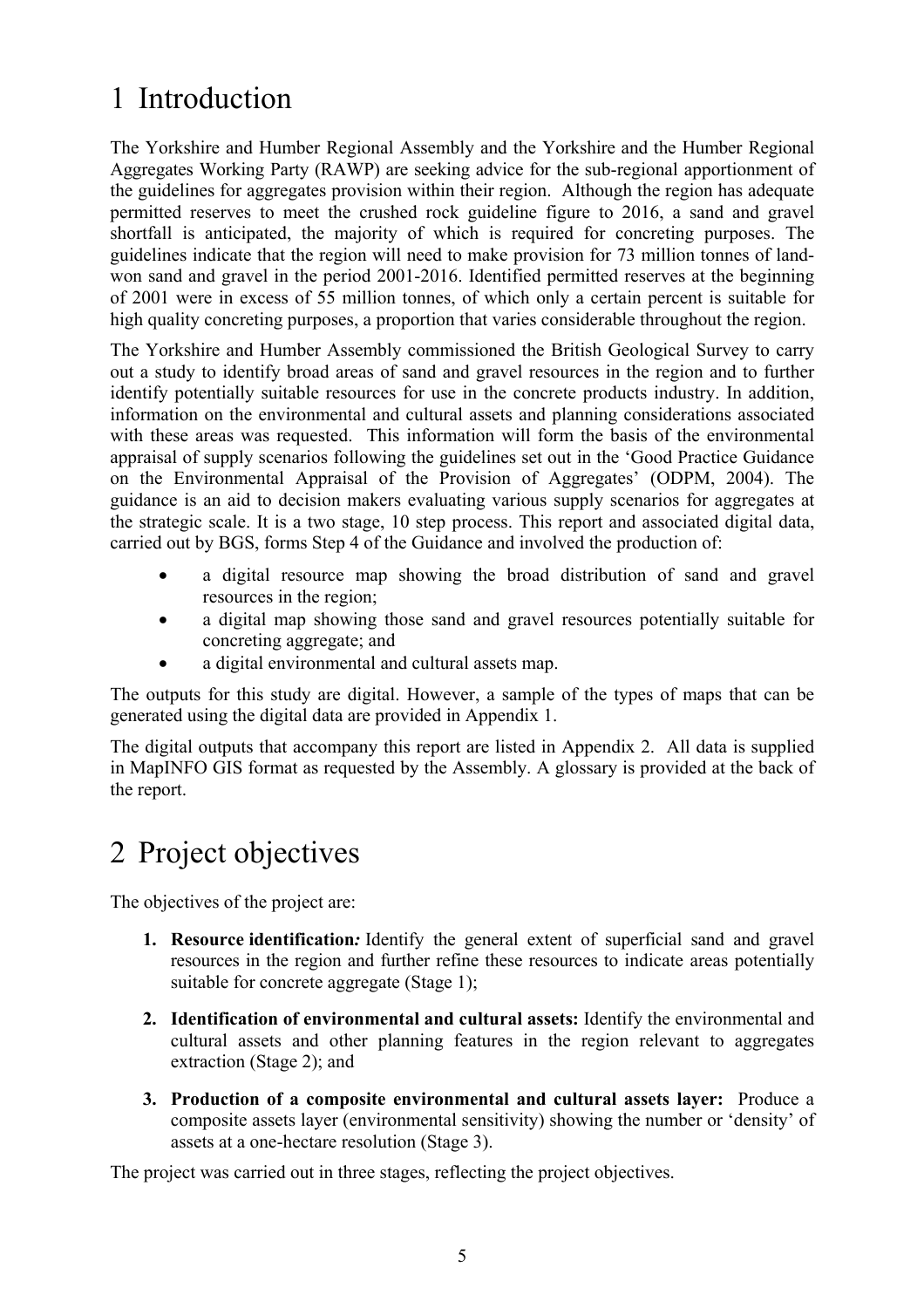### 3 Overview of Yorkshire and the Humber Region

The Yorkshire and the Humber Region is the fifth largest region in England with an area of 15 624 km2 . The region comprises of the county of North Yorkshire, five unitary authorities - East Riding of Yorkshire, York, North Lincolnshire, North East Lincolnshire, City of Kingston upon Hull, the metropolitan districts of Barnsley, Bradford, Calderdale, Doncaster, Kirklees, Leeds, Sheffield, Rotherham and Wakefield and the North York Moors and Yorkshire Dales National Parks. The study area for this project includes the entire North York Moors and Yorkshire Dales National Parks and excludes the Peak District National Park.

The Yorkshire and Humber Region has important mineral resources and a range of minerals are produced, including limestone, dolomite, sand and gravel, coal, brick clay, sandstone, chalk, potash and peat. Limestone dominates output, followed by sand and gravel. Total land won sand and gravel sales in 2003 were 4.503 million tonnes (Table 1). Of the total sand and gravel sold in 2003, 77 per cent was produced for concreting purposes. North Yorkshire is the largest producer of concreting aggregate accounting for 61 per cent of total production, followed by South and West Yorkshire (22 per cent) and East Riding of Yorkshire and North Lincolnshire (17 per cent).

Identified permitted reserves of land won sand and gravel at the beginning of 2001 were in excess of 55 million tonnes (Table 2). Additional data is required on the split of permitted reserves. Although this is available for North Yorkshire, it is required for the entire region so as to provide statistically definitive information for permitted reserves for concreting aggregate. If the guideline figures set out in the regional apportionment are to be met (73 million tonnes in the period from 2001-2016), shortfalls will begin to occur as the 16-year period progresses.

|                          | <b>Thousand tonnes</b>                         |                               |                                               |  |
|--------------------------|------------------------------------------------|-------------------------------|-----------------------------------------------|--|
|                          | <b>Total sales for</b><br><b>Aggregate Use</b> | <b>Sales for concrete use</b> | Percentage of total<br>sales for concrete use |  |
| North Yorkshire          | 2,476                                          | 2,110                         | 85%                                           |  |
| West Yorkshire           |                                                | 757                           | 73%                                           |  |
| South Yorkshire          | 1,042                                          |                               |                                               |  |
| East Riding of Yorkshire | 984                                            | 576                           | 59%                                           |  |
| North Lincolnshire       |                                                |                               |                                               |  |
| <b>REGIONAL TOTAL</b>    | 4,502                                          | 3,443                         | 77%                                           |  |

**Table 1. Total sales for aggregate use of land won sand and gravel and the percentage sold for concreting purposes in the Yorkshire and the Humber Region, 2003** 

Source: Yorkshire and the Humber Regional Aggregates Working Party, Annual Report and Aggregates Monitoring 2003.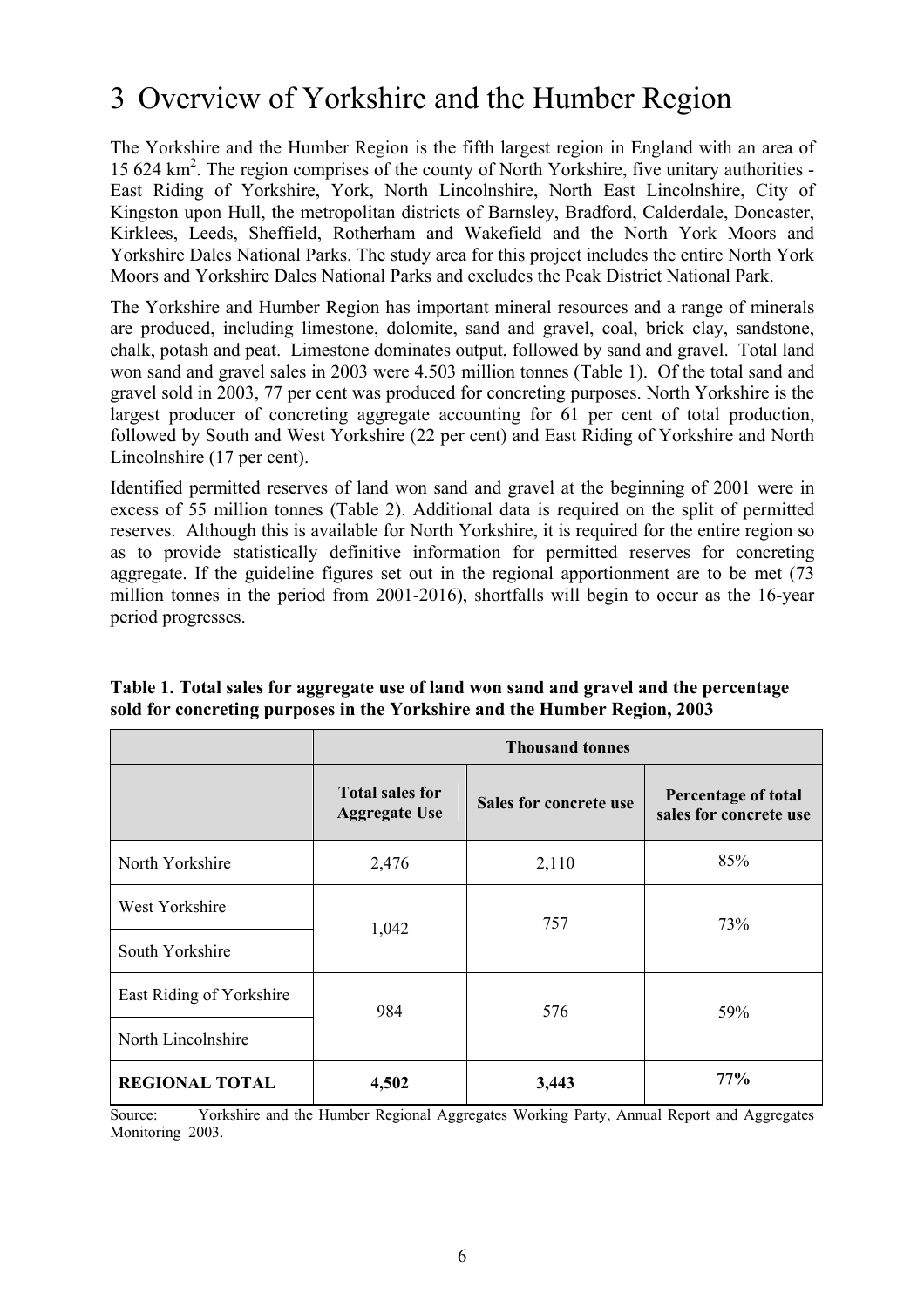|                                    | <b>Million tonnes</b> |               |               |               |               |
|------------------------------------|-----------------------|---------------|---------------|---------------|---------------|
|                                    | 1999                  | 2000          | 2001          | 2002          | 2003          |
| North York Moors NP                |                       |               |               |               |               |
| <b>Yorkshire Dales NP</b>          |                       | -             |               |               |               |
| North Yorkshire                    | 28.56                 | 28.04         | 27.90         | 31.28         | 28.95         |
| South Yorkshire (Doncaster)        | 20.19                 | 19.60         | 15.07         | 14,10         | 13.32         |
| West Yorkshire                     | $\mathcal{C}$         | $\mathcal{C}$ | $\mathcal{C}$ | $\mathcal{C}$ | $\mathcal{C}$ |
| East Riding of Yorkshire/ N. Lincs | 7.65                  | 6.84          | 6.74          | 5.91          | 4.90          |
| <b>Regional Total</b>              | <b>Na</b>             | <b>Na</b>     | <b>Na</b>     | <b>Na</b>     | <b>Na</b>     |

### **Table 2. Identified permitted reserves of land won sand and gravel 1999 – 2003 in the Yorkshire and the Humber Region**

Na: not available. C: Confidential.

Source: Yorkshire and the Humber Regional Aggregates Working Party. Annual Report. 1999 - 2003. Figures relate to years ending 31<sup>st</sup> December.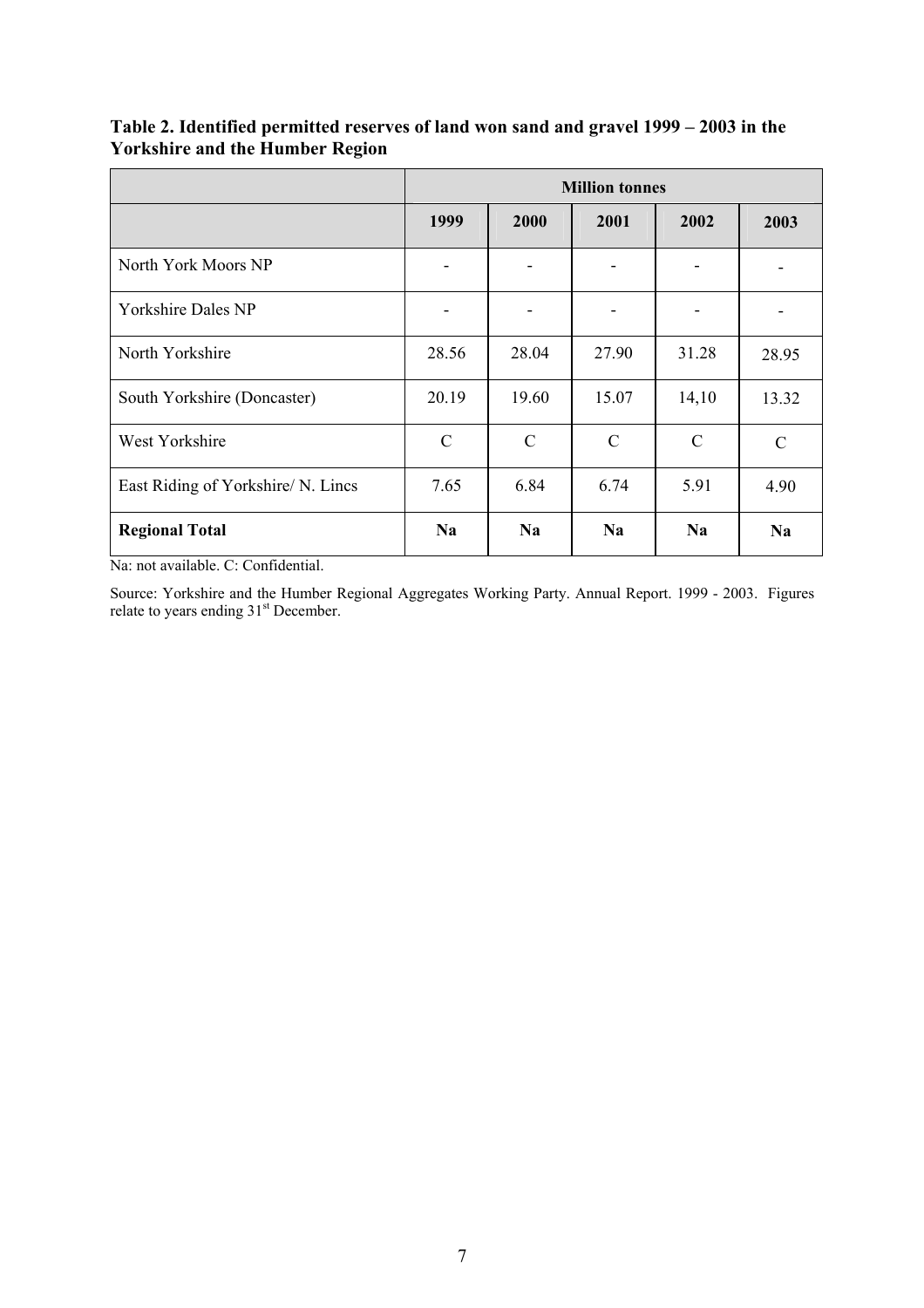## 4 Resource identification (Stage 1)

### **4.1 DEFINITION OF RESOURCES AND LIMITATIONS**

Mineral resources are natural concentrations of minerals, or bodies of rock, that are or may become of potential economic interest as a basis for the extraction of a mineral product. They will exhibit physical and/or chemical properties and be present in sufficient quantity to be of intrinsic economic interest. Mineral resources are thus economic as well as physical entities.

The identification and delineation of mineral resources is inevitably somewhat imprecise. It is limited not only by the quantity and quality of data currently available, but also involves predicting what might, or might not, become economic to work in the future. The assessment of mineral resources is, therefore, a dynamic process, which must take into account a range of factors. These include geological reinterpretation as additional data becomes available. Also included is the continually evolving demand for minerals, or specific qualities of minerals, due to changing economic, technical and environmental factors. Consequently, areas that are of potential economic interest as sources of minerals may change with time. In addition, criteria used to define resources, for example in terms of mineral to waste ratios, also change with location and time. Thus a mineral deposit with a high proportion of waste may be viable if located in close proximity to a major market, but uneconomic if located further away. These criteria vary depending on the quality of the information available. The extent of sand and gravel resources outlined for this project are generally the surface expression of the resource. However, users should note that workable minerals may extend beneath overburden which is adjacent to the outcrop area shown.

For this work two categories of mineral resource linework were used reflecting differing degrees of geological assurance: **inferred** and **indicated** explained as follows:

- **Inferred resources:** are those defined from available geological information. The majority of resources in the region fall within this category. They have neither been evaluated by drilling or other sampling methods, nor had their technical properties characterised, on any systematic basis.
- **Indicated resources:** are those in which there is a greater degree of geological assurance and the tonnage and grade are computed partially from specific measurements, in this case borehole data. Indicated resources are only given in areas assessed for sand and gravel by BGS resource surveys (Industrial Minerals Assessment Unit) which defined them by overburden to mineral ratios. In these areas, the possible extent of sand and gravel concealed beneath till (boulder clay) and/ or other material is shown. Details on the IMAU resource selection process are given in Section 4.5.

Users should note that, at the interface between areas surveyed at different levels of detail, apparent mismatches between mineral resource linework may occur (e.g. between indicated and inferred resources).

This digital information has been produced by the collation and interpretation of mineral resource data principally held by the British Geological Survey. The mineral resource data presented are based on the best available information, but are not comprehensive and their quality is variable. The inferred boundaries shown are, therefore, approximate. Mineral resources defined on the map delineate areas within which potentially workable minerals may occur. These areas are not of uniform potential and also take no account of planning considerations that may limit their working. The economic potential of specific sites can only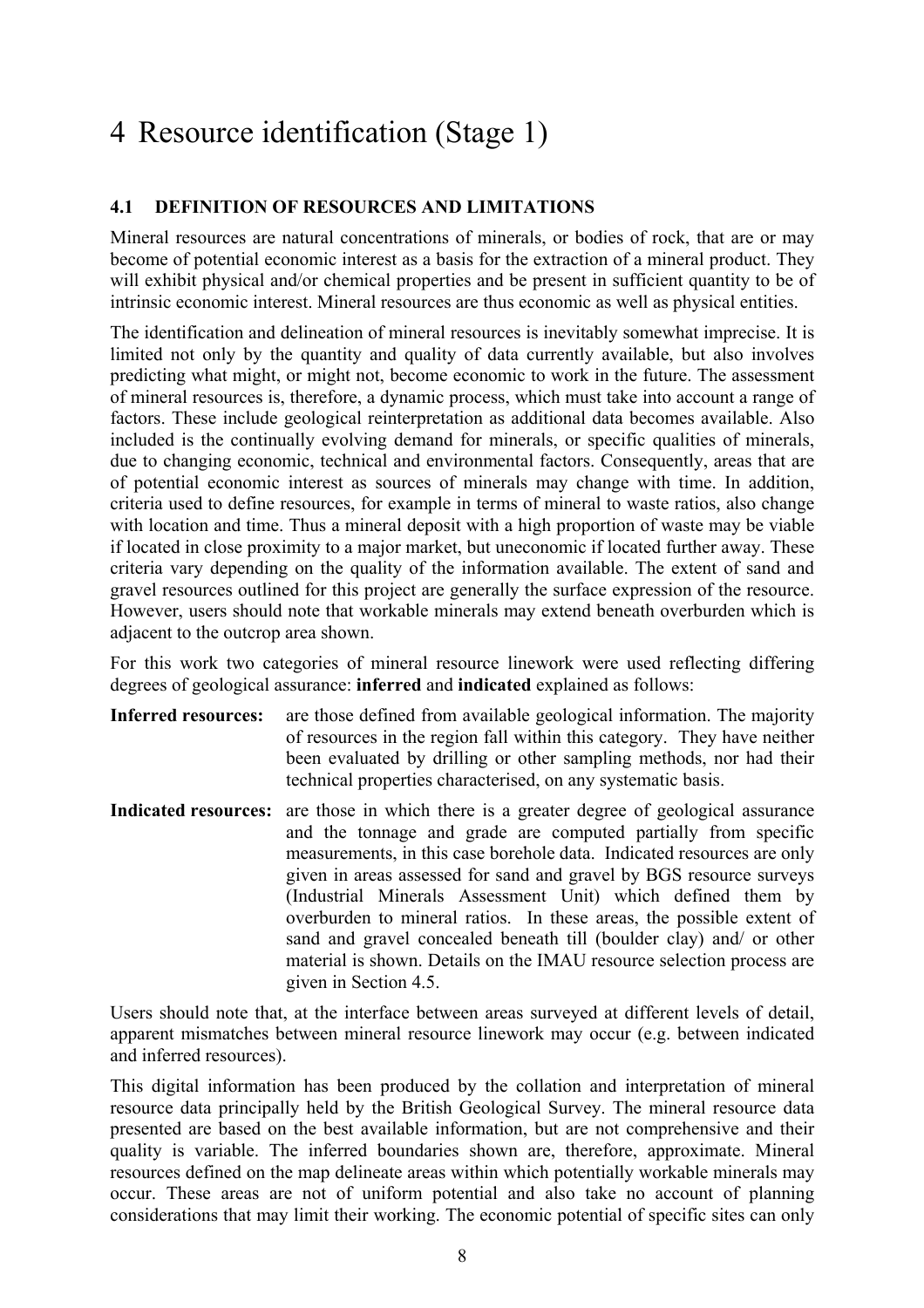be proved by a detailed evaluation programme. Such an investigation is an essential precursor to submitting a planning application for mineral working. The individual merits of the site must then be judged against other land-use planning issues. Extensive areas are shown as having no mineral resource potential, but some isolated mineral workings may occur in these areas. The presence of these operations generally reflect very local or specific situations.

### **4.2 SAND AND GRAVEL**

Sand and gravel are defined on the basis of particle size rather than composition. In current commercial practice, following the introduction of new European standards from  $1<sup>st</sup>$  January 2004, the term 'gravel' (or more correctly coarse aggregate) is used for general and concrete applications to define particles between 4 and 80 mm and the term 'sand' (or fine aggregate) for material that is finer than 4 mm, but coarser than 0.063 mm. For use in asphalt 2 mm is now taken as the break point between coarse and fine aggregate.

Sand and gravel deposits are accumulations of the more durable rock fragments and mineral grains, which have been derived from the weathering and erosion of hard rocks mainly by glacial and river action. The properties of gravel, and to a lesser extent sand, largely depend on the properties of the rocks from which they were derived. However, water action is an effective mechanism for wearing away weaker particles, as well as separating different size fractions. Most sand and gravel is composed of particles that are durable and rich in silica (flint, quartz and quartzite). Other rock types, mainly limestone, may also occur but deleterious impurities such as mudstone, chalk and carbonaceous material may also be present.

The principal aggregate uses of sand are as fine aggregate in concrete, mortar and asphalt. The main use of gravel is as coarse aggregate in concrete. In 2003, approximately three quarters of all sand and gravel produced in the Yorkshire and the Humber Region was concrete aggregate. Substantial quantities of sand and gravel may also be used for constructional fill (Table 1).

The variability of sand and gravel deposits together with their possible concealment within or beneath till (boulder clay) and alluvial deposits, means that it is more difficult to infer the location and likely extent of potentially workable resources from geological maps. This is particularly the case in Yorkshire and the Humber, which has been subjected to a number of extensive glaciation events.

The properties which influence the economic potential of a sand and gravel deposit include:

- sand to gravel ratio;
- proportion of fines  $( $0.063$  mm) and oversize material;$
- presence of deleterious rock types (such as coal, chalk or mudstone);
- thickness of deposit and overburden ratio;
- position of the water table;
- possible presence of unwanted interbedded material;
- the ease with which material can be processed to produce a saleable product (clay fines are more difficult to remove than silt); and
- location relative to demand.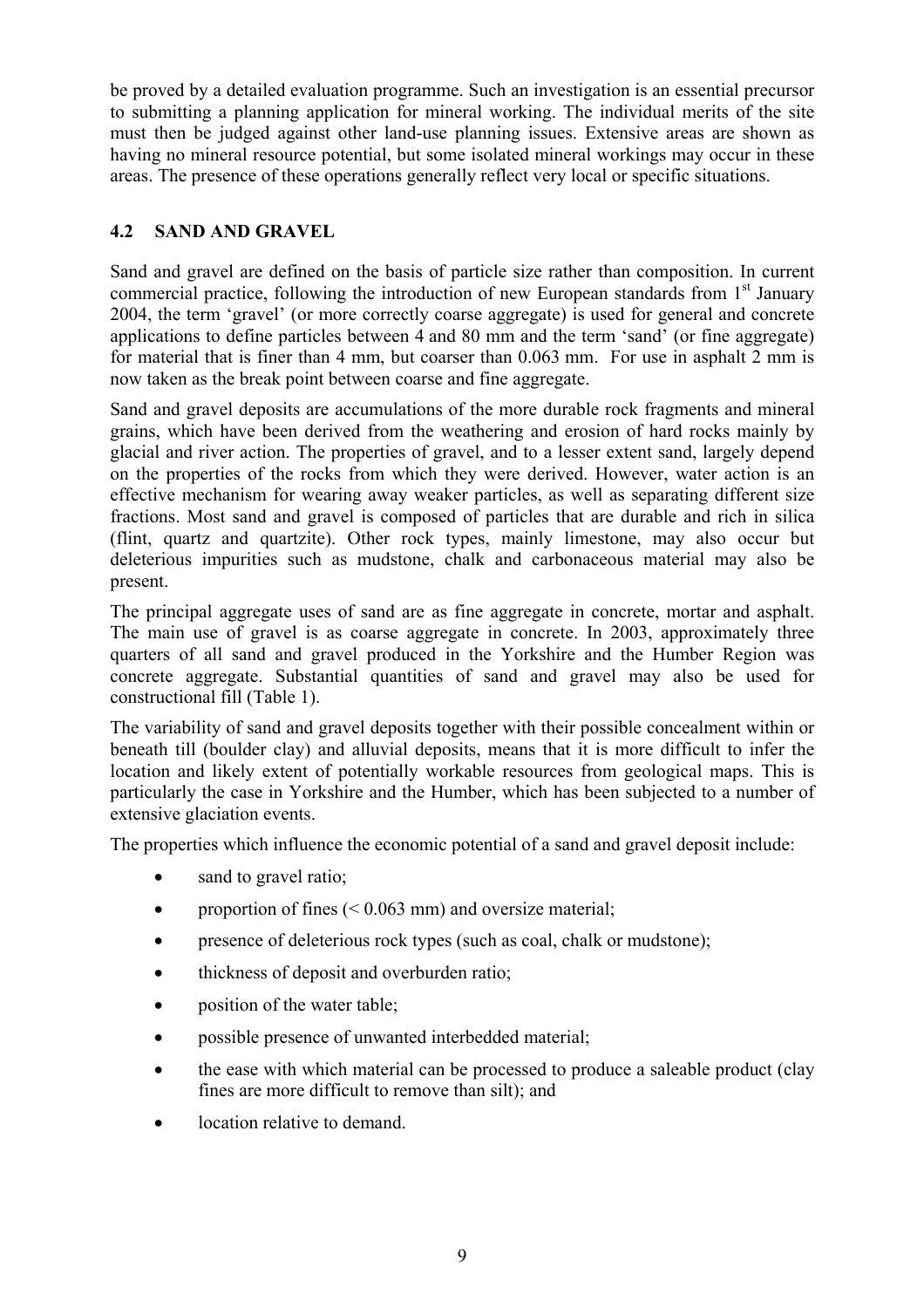#### **4.3 CLASSIFICATION METHODOLOGY**

The classification and refinement of the sand and gravel resources for the region was carried out in incremental steps. Figure 1 summarises the key steps and information used in the refinement process. Each progressive step, with the addition of additional information, further reduces the area underlain by resources. From the selection of the broad sand and gravel resources for the region to the refinement of these areas to identify areas potentially suitable for concreting aggregate, a reduction in resource area of approximately 70 per cent occurred. The sand and gravel resources selected for the Yorkshire and the Humber Region are described in Section 4.4

| <b>LEVEL 1</b><br><b>IDENTIFICATION OF BROAD SAND AND GRAVEL RESOURCES</b><br><b>IN THE REGION</b>                                                                    |
|-----------------------------------------------------------------------------------------------------------------------------------------------------------------------|
| Selection of all superficial sand and gravel resources from 1:50,000 scale BGS digital<br>geological maps                                                             |
| Categorisation and refinement of selected resources using published material and<br>geological knowledge, into standardised BGS sand and gravel categories            |
| <b>LEVEL 2</b><br><b>IDENTIFICATION OF RESOURCES POTENTIALLY SUITABLE FOR</b><br><b>CONCRETING AGGREGATE</b>                                                          |
| Overlaying and merging of BGS Industrial Minerals Assessment Unit indicated sand<br>and gravel resources with inferred resources identified in Level 1                |
| Elimination of sand and gravel resources not suitable for concreting aggregate using<br>(where available) deposit type, variability, grain size and clast composition |

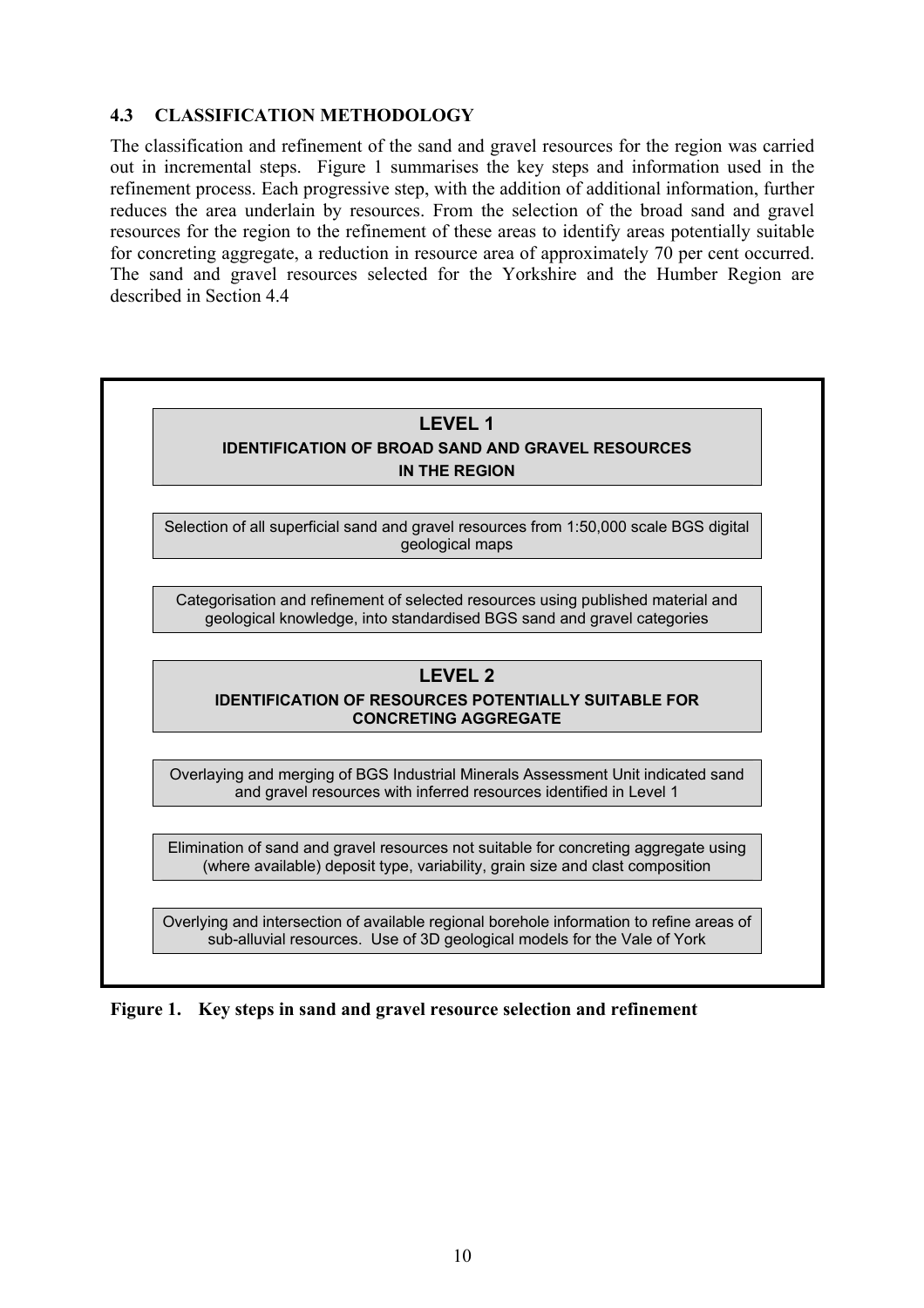### **4.4 LEVEL 1: SAND AND GRAVEL RESOURCES IN YORKSHIRE AND THE HUMBER REGION**

The sand and gravel resources in the Yorkshire and the Humber Region were primarily derived from the BGS digital dataset known as *DiGMap GB-50 Version 1* (1:50 000 scale), the digital superficial geology map data of Great Britain. Superficial sand and gravel resources were selected, extracted and refined using the resource geologist's expert knowledge and understanding of the area. The derived digital datasets for this project show the broad distribution of those sand and gravel resources, which may be of current or potential economic interest.

The superficial or 'drift' sand and gravel deposits in the region occur in a number of different geological environments, each with different characteristics. The sand and gravel resources identified in Level 1 of this study can be broadly subdivided into

- river terrace sand and gravel
- sub-alluvial deposits
- glaciofluvial
- glaciolacustrine deposits
- blown sand
- head gravel
- beach sand and gravel

A brief overview summarising the key characteristics of each of these categories of sand and gravel is provided below. Further details on each resource type are also provided in Appendix 3.

#### **4.4.1 River terrace sand and gravel**

Resources of river sand and gravel take the form of extensive spreads of sand and gravel that occur in both raised river terrace sequences flanking the modern floodplains and in flood plain terraces associated with, and underlying, present day alluvium. River sand and gravel resources are reasonably consistent over considerable distances, their petrographic composition reflecting, in general, the geology of the river catchment or glacial deposits from which they were reworked.

River terrace deposits are best developed along the Rivers Trent, Ouse, Ancholme, Hull, Eau, Derwent in Humberside, the rivers Wharfe, Aire, Calder in West Yorkshire, the River Don in South Yorkshire and the rivers Swale, Nidd, Wharfe, Aire, Tees, Ure and Derwent in North Yorkshire. These rivers have a succession of deposits formed, representing accumulations of sand and gravel left as terraces when the rivers cut down in response to falling sea level in post-glacial times. The pattern of these deposits was largely controlled by both the existing bedrock and newly formed glacial features and their variations in composition reflect their source material. The sand to gravel ratio of the river terrace deposits in the region varies greatly from up to 70 per cent sand in parts of the River Calder to 30 per cent sand in the River Swale, near Catterick. Up to 15 per cent silt and clay occurs in some deposits. In areas derived from Carboniferous rocks, coal (carbonaceous) detritus, usually in the form of coarse sand-sized particles can comprise up to 1 per cent of the deposit. In Yorkshire and the Humber, current production of river sand and gravel is concentrated along the Rivers Swale and Ure and to a lesser extent the Rivers Calder and Wharfe. For further description of the deposits by county level see Appendix 3.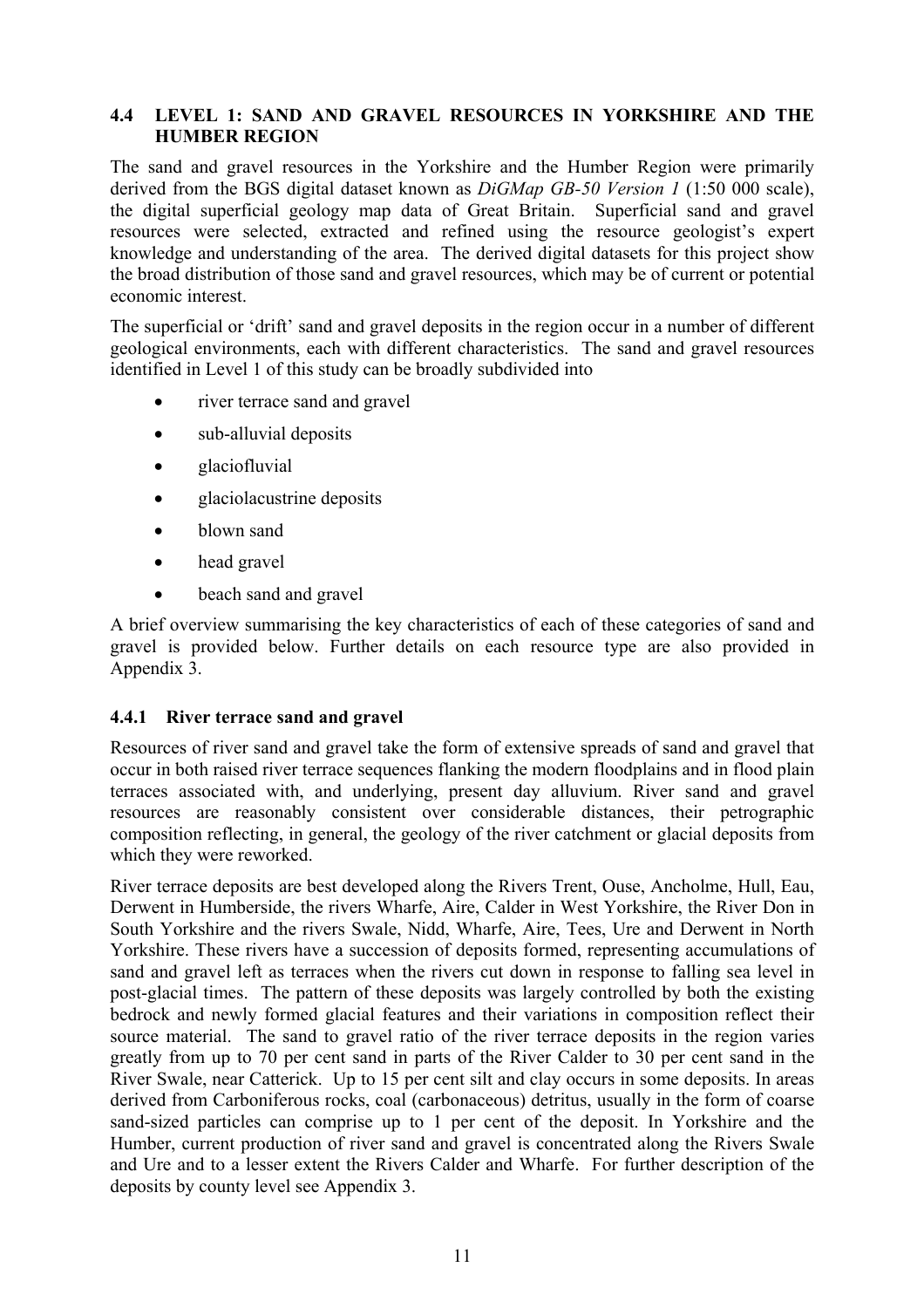### **4.4.2 Sub-alluvial deposits**

Generally, only exposed sand and gravel is defined in the 1:50,000 geological linework, although sub-alluvial inferred resources of sand and gravel occurring beneath modern river flood plains may be extensive in some places.

### **4.4.3 Glaciofluvial deposits**

These mapped deposits are the products of deposition by glacial meltwaters. They are nowadays labelled on BGS maps as glaciofluvial deposits, a more accurate description of their origin than their original term of glacial or fluvioglacial deposits. The sequence of these deposits is complex with mappable units commonly exhibiting intricate relationships. Bodies of sand and gravel may occur as sheet- or delta-like layers above till deposits, as elongate, irregular lenses within the till (boulder clay) sequence and as terrace type deposits which may extend under later glacial lake deposits. Areas of wholly concealed, and thus unknown, bodies of sand and gravel may occur under spreads of till and other superficial deposits. The Yorkshire and the Humber Region was probably affected by at least three glaciations although evidence of earlier phases has largely been obliterated by the final, Devensian phase. Most of the pre-Devensian deposits have been removed or reworked and when present, comprise heavily dissected thin bodies of sandy gravels with a variable content of fines. Late Devensian glacial landforms and sediments dominate the region. The deposits vary considerably from fairly well sorted lenses and layers of pebble-free sand to gravel with a sand matrix. The ratio of sand to gravel varies, for example from 75 per cent sand and 25 per cent gravel near Rossington, to equal quantities of sand and gravel at Finningley to 40 per cent sand and 60 per cent gravel at Masham. The deposits often contain large pockets of silty material. In some areas, for example south of the Humber, the deposits contain an abundance of chalk and flint pebbles. The high chalk, shell and coal contents of some of these deposits can restrict their use as concreting aggregate.

#### **4.4.4 Glaciolacustrine deposits**

During the Devensian glaciation, ice occupying the present coastal zone of the Yorkshire and Humber Region blocked the eastward-draining valleys including the Humber Gap between Brough and Winterton and thus impounded 'Lake Humber' in the southern part of the Vale of York. Deposits associated with this lake, termed glaciolacustrine deposits, occur from south of York to the Humber Estuary. When the ice began to melt, the lake was impounded North of York depositing laminated clays with sand from Thirsk southwards to York. The deposits associated with Lake Humber were originally termed the '*25-foot drift'* as they lie at an average height of about 25 feet above Ordnance Datum (OD). They fill and conceal the former valleys and landscape. The deposits of the *25-foot drift* are predominantly laminated clay and silt with fine to medium grade sand deposits occurring below, within and overlying the silt and clay. The lower part of the *25-foot drift* consists in most places of sand, which is fine grained and is commonly silty and clayey, with locally abundant coal particles. Thicknesses of up to 10 m are recorded but generally the lower sand is not more than 5 m thick. Sand deposits occur marginal to the silt and clay and thin out against peripheral slopes and pass laterally into the adjacent laminated clays. The marginal sand is fine to, rarely, medium grained, commonly silty and clayey with abundant coal particles and a few small pebbles. It is generally not more than 3 m thick. The upper sand is not more than 2.5 m thick and is discontinuous, forming low ridges and mounds. It is fine grained, increasingly silty and clayey towards the edges and contains thin beds and lenses of clay. In some areas the sand contains coal particles and layers of peat.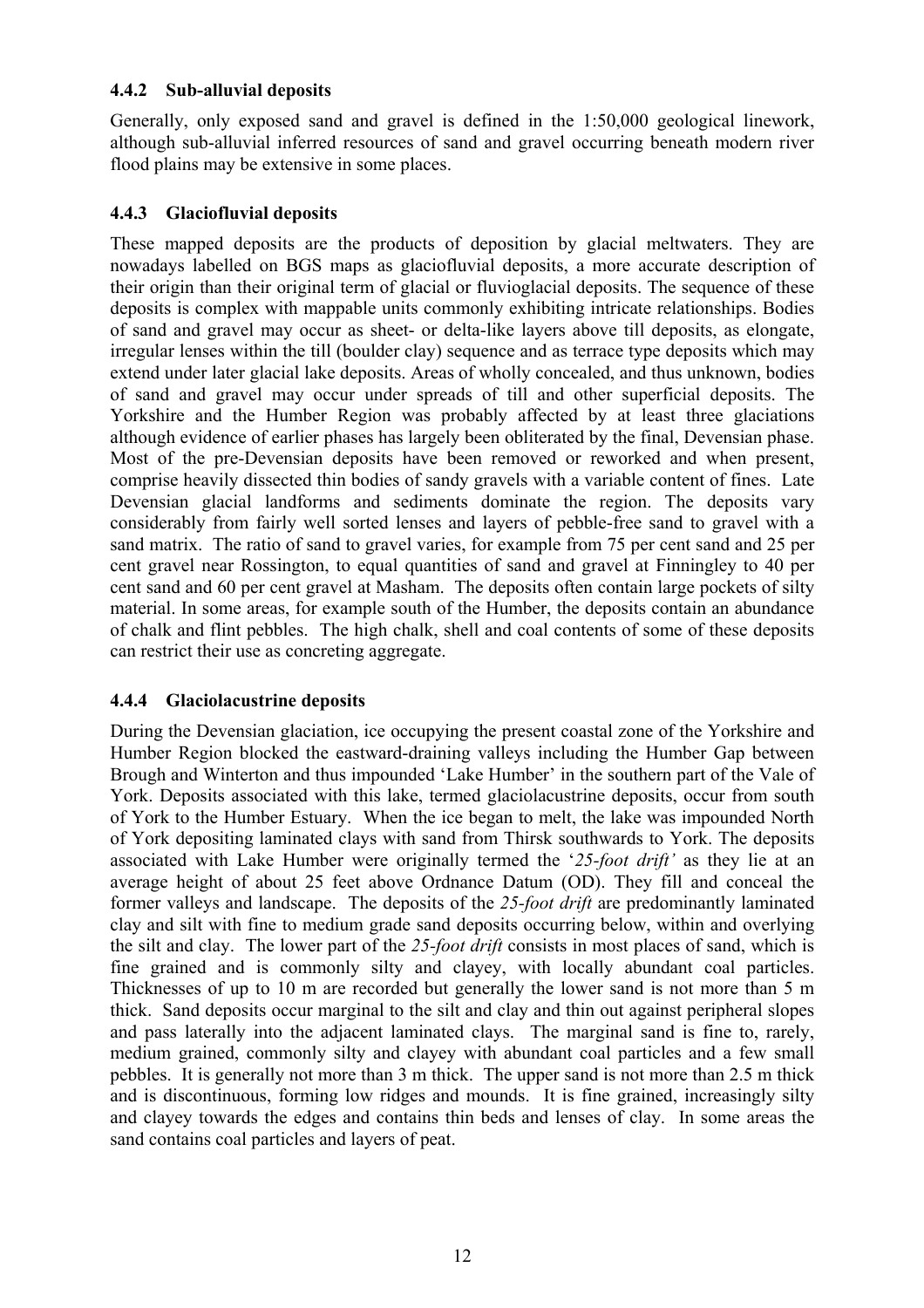#### **4.4.5 Blown Sand**

These deposits are generally composed of fine grained sand with a mean fines content of around 8 per cent. The sand comprises sub-rounded to well rounded quartz grains. These deposits are believed to be largely of late Quaternary age resulting from aeolian reworking of fluvial and glaciofluvial sands. The most favourable sites for blown sand accumulation are along the lower slopes of major west-facing escarpments, along the east side of the Vale of York. Appreciable thickness variations occur across short distances in these deposits due to its undulating top. Deposit thickness varies from 6 m to 0.3 m with general thickness less than 2 m. Blown Sand deposits are typically worked as a source of silica sand and for mortar sand production.

### **4.4.6 Head Gravels**

These comprise gravelly deposits that have been involved in mass movement downslope to their present position. Such movement commonly takes place under cold climatic conditions when vegetation is sparse and frozen ground leads to increased run off or freeze and thaw causes materials to move downslope. The gravel is commonly mixed with other lithologies present on the slope and so the resulting lithologies are very variable; most contain significant clay contents and are only suitable for working as 'hoggin'. The clast composition reflects that of the parent material. The deposits often accumulate as lobes or fans, which are then dissected by subsequent down cutting.

### **4.4.7 Beach sand and gravel**

Included in this category are deposits marked on BGS maps as 'Shoreface and Beach Deposits', 'Storm Beach Deposits' and a variety of other beach deposits. Typically these occur as accumulations of sand and gravel restricted to the modern coast and a relatively narrow belt of country adjacent to it. In this region, however, with its long history of coastal changes and migrations, such deposits can also be identified up to 6 km inland from the present coastline. Along the coast from Holderness to Spurn Head the Shoreface Deposits consist mostly of sand and gravelly sand, with gravel dominating towards the top of the beach. At North Somercotes, Storm Beach and associated deposits are up to 9 m thick, composed of sand and shingle, with lag gravels set in a clay matrix, whilst at Spurn Head, up to 20 m of such deposits are recorded. These deposits reflect the long and complex evolution of the coast in this Region.

The outputs for this project are digital. However, Figure 3 (Appendix 1) shows the sand and gravel resources in the region.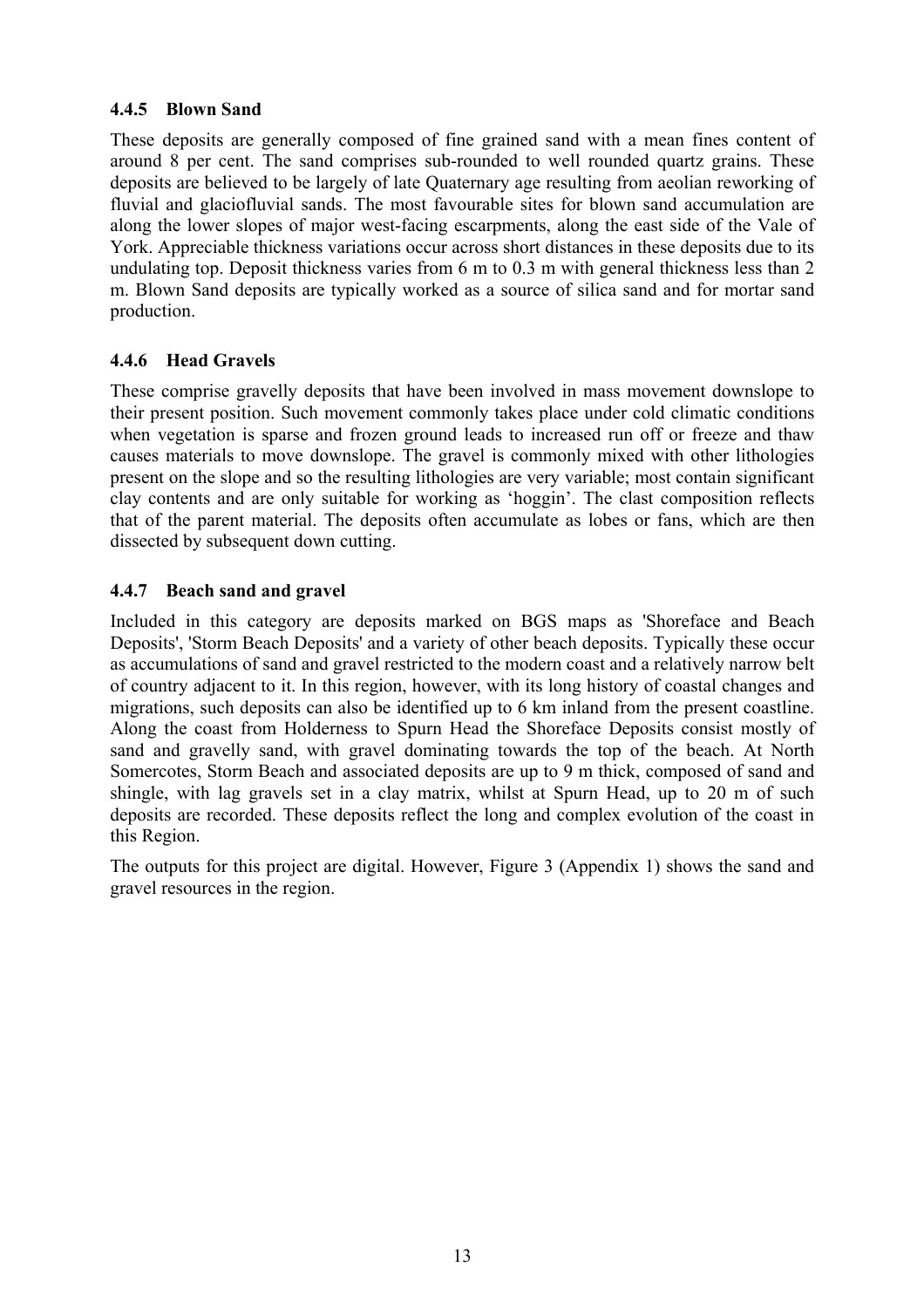### **4.5 LEVEL 2: SAND AND GRAVEL RESOURCES POTENTIALLY SUITABLE FOR CONCRETING AGGREGATE**

The second level of Stage 1 involved identifying sand and gravel resources potentially suitable for concreting aggregate. The data sources used in the process and the resources selected are outlined below and in Figure 2.

| <b>LEVEL 1</b>                                                                                                                                                        |
|-----------------------------------------------------------------------------------------------------------------------------------------------------------------------|
| <b>IDENTIFICATION OF BROAD SAND AND GRAVEL RESOURCES</b>                                                                                                              |
| <b>IN THE REGION</b>                                                                                                                                                  |
|                                                                                                                                                                       |
| Selection of all superficial sand and gravel resources from 1:50,000 scale BGS digital<br>geological maps                                                             |
|                                                                                                                                                                       |
| Categorisation and refinement of selected resources using published material and<br>geological knowledge, into standardised BGS sand and gravel categories            |
|                                                                                                                                                                       |
| <b>LEVEL 2</b>                                                                                                                                                        |
| <b>IDENTIFICATION OF RESOURCES POTENTIALLY SUITABLE FOR</b><br><b>CONCRETING AGGREGATE</b>                                                                            |
|                                                                                                                                                                       |
| Overlaying and merging of BGS Industrial Minerals Assessment Unit indicated sand<br>and gravel resources with inferred resources identified in Level 1                |
|                                                                                                                                                                       |
| Elimination of sand and gravel resources not suitable for concreting aggregate using<br>(where available) deposit type, variability, grain size and clast composition |
|                                                                                                                                                                       |

**Figure 2. Key steps in sand and gravel resource selection and refinement (Level 2)** 

The Level 2 desk assessment integrated a variety of disparate datasets and interpreted them with the guidance of the resource geologist's expert knowledge. Such datasets included the twenty-one Industrial Minerals Assessments (IMAU) carried out in the region between 1976 and 1984 (Appendix 1, Figure 10). The IMAU surveys provide information at the 'indicated resource' level for which tonnage, samples or production data are partly from projection on geologic evidence.

The sites available for inspection, measurement, and sampling are too widely or otherwise inappropriately spaced to permit the mineral bodies to be outlined completely or the grade established throughout. **The whereabouts of reserves must still be established and their size and quality proved by detailed exploration and evaluation undertaken by industry**. However, the information provided by the survey should assist in the selection of the best targets for such further work.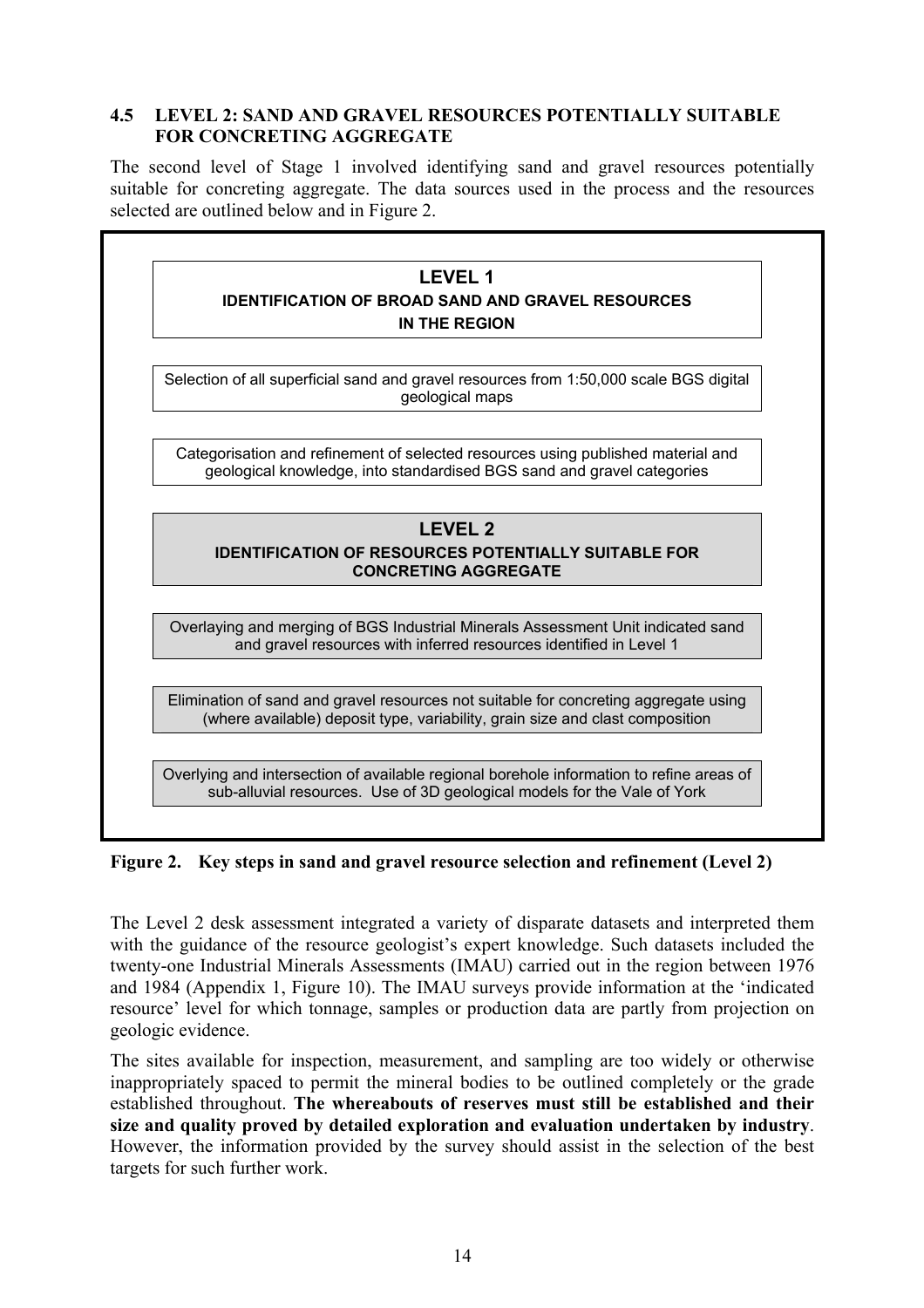The criteria used to delineate the indicated resources delineated on the IMAU maps are listed below. The criteria used were:

- 1. The deposit should average at least 1 m in thickness;
- 2. The ratio of overburden to sand and gravel should be no more that 3:1;
- 3. The proportion of fines (particles passing 0.063 mm B.S. sieve) should not exceed 40 per cent; and
- 4. The base of the deposit should lie within 25 m of the surface, this being taken as the likely maximum working depth under most circumstances. It follows from the second criterion that boreholes are drilled no deeper than 18 m if no sand and gravel has been proved.

Deposits of sand and gravel that broadly met these requirements were regarded as 'potentially workable' and are described and assessed as mineral in the IMAU reports. As the IMAU assessments are at an indicated level, parts of such deposits may not satisfy all the criteria.

The IMAU criteria far exceed those that are currently used by industry to delineate an economically workable deposit. Economic criteria used to define resources, for example in terms of mineral to waste ratios, change with location and time. The IMAU criteria will therefore define far greater extents of sand and gravel resources than are able to be worked within the existing and mid term economic climate. Typically the current economic criteria are (provided by Quarry Products Association):

- The deposit should average > 2m thickness.
- The ratio of overburden to mineral should not exceed  $1:1$ .
- The proportion of fines should not exceed 15-25% silt or 10-15% clay.
- The deposit should lie within 5-10 m of the surface.

Other data used in the refinement process include the extensive BGS borehole database, memoirs, field notebooks from 1:10 000 mapping and other sources of published information relevant to the study. Where available, information on technical specifications such as grading curves aided the selection process.

Three categories of sand and gravel resources were selected as having characteristics suitable for use for potential concreting aggregate. They are:

- River terrace sand and gravel;
- Glaciofluvial deposits; and
- Sub-alluvial deposits.

An example map of the potential concreting resources can be found in Appendix 1 (Figure 4).

#### **4.5.1 River terrace sand and gravel**

River terrace sand and gravel deposits are typically washed, clean, graded and consistent deposits of sand and gravel. They usually occur as deposits several metres in thickness and in most parts of Britain they are the preferred source of sand and gravel for concreting applications. The sand component is usually medium to coarse grained and 'sharp' in texture. The gravel component varies with the lithology of the source rocks.

In Yorkshire and the Humber, river sand and gravel deposits are the most important deposit type in terms of concreting aggregate, followed closely by glaciofluvial deposits. Of all the sand and gravel deposit types in the region, the grading of river sand and gravel deposits is the most consistent and they usually contain a lower percentage of 'fines'. These deposits also generally have a more uniform thickness. Normally the water table lies close to the surface in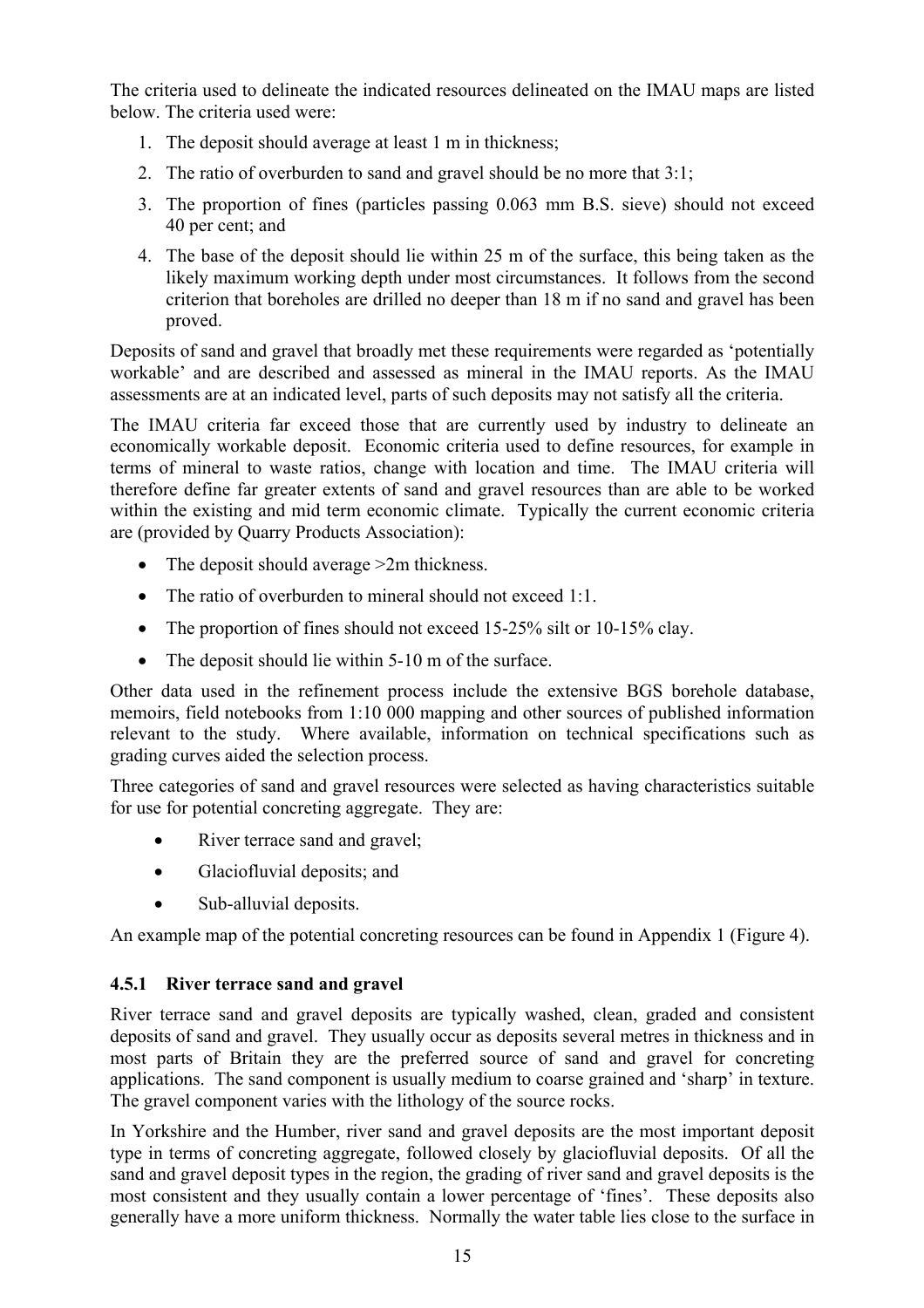all but the high river terraces, so that most of the quarries in these deposits are wet workings. The Swale and Ure are the main valleys worked for sand and gravel in Yorkshire with smaller quantities extracted in the Calder Valley.

### **4.5.2 Glaciofluvial deposits**

Glaciofluvial deposits are more variable and are less predictable in thickness, composition and particle-size distribution than river sands and gravels. Glaciofluvial deposits often contain more fines (silt and clay) then river sand and gravel. They also frequently contain large amounts of over-sized material (cobbles, boulders) and in addition, may be interbedded with lenses or beds of silt and clay. However, they often occur in locally thick units (over 10 m) and certain deposits are very important sources of sand and gravel.

#### **4.5.3 Sub-alluvial sand and gravel**

Large areas of Humberside, particularly in the flood plain of the Humber Estuary, across to the southern tip of North Yorkshire and extending down to South Yorkshire, contain extensive spreads of alluvium (chiefly silt and clay). Sub-alluvial inferred resources of sand and gravel may occur beneath this material and in fact may be extensive in places. Their presence, however, can only be proved from borehole data.

The large, near sea-level areas of alluvium were refined to exclude areas without potentially workable sand and gravel resources underneath the alluvium. This refinement process primarily relied on borehole information from the BGS corporate SOBI database. In addition, narrow (<200 m) spreads of sub-alluvial deposits were excluded from the dataset, as their limited width is likely to preclude economic working of any sand and gravel present.

Sub-alluvial sand and gravel resources are likely to be similar in lithology to river sand and gravel. Such resources would require wet-working.

#### **4.6 SAND AND GRAVEL RESOURCES NOT SUITABLE FOR CONCRETING AGGREGATE**

The following deposits were eliminated as a potential resource for concreting aggregate:

- glaciolacustrine
- blown sand
- beach and head gravels

Both glaciolacustrine and blown sand deposits are too fine grained for the production of aggregate for concrete although small quantities can however be blended with coarser fractions as a filler in the production of concrete.

#### **4.7 BEDROCK SAND**

Bedrock sand resources in the region, notable the sandstones and conglomerates of the Triassic, Sherwood Sandstone Group are worked in southern parts of the region. They are typically worked as a minor component in the floor of sites working superficial sand and gravel deposits. This loosely consolidated material is largely composed of a fine 'clayey' sand with generally less than 2 per cent gravel and is generally more suitable for building sand and asphalting than the 'sharper' alluvial sands which are used for concreting.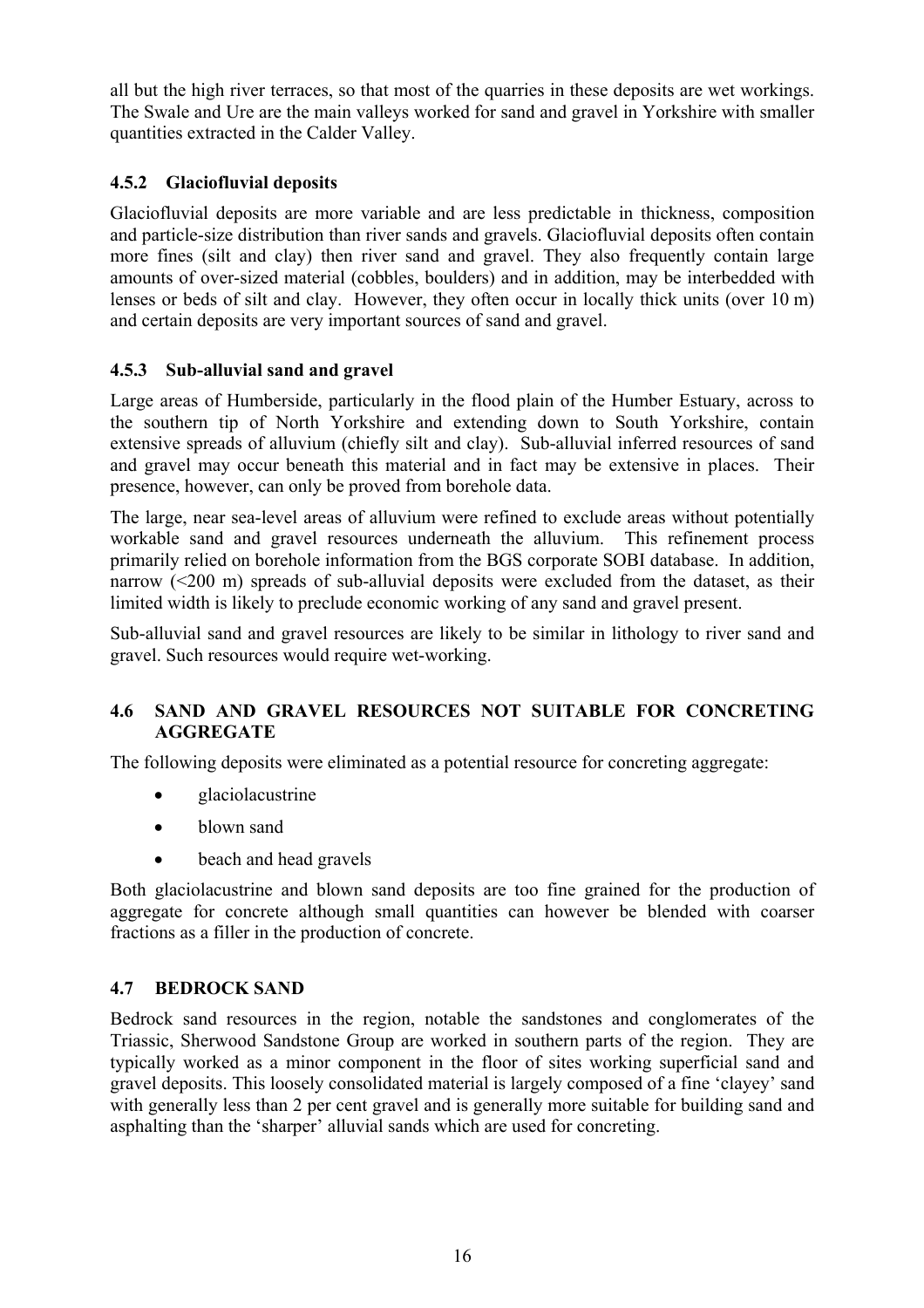## 5 Identification of environmental and cultural assets and other features relevant to planning (Stage 2)

One of the tasks of Step 4 in the *Good Practice Guidance on the Environmental Appraisal of the Provision of Aggregates* (ODPM, 2004) is to create an environmental and planning constraints map.

In this study, environmental constraints are referred to as environmental and cultural assets. Not all environmental and cultural assets will necessarily be a constraint on aggregates development, but they still need to be taken into account in the appraisal process.

Planning constraints are referred to as 'other features relevant to planning'. Such features include roads, airports and urban areas. Some may constrain aggregates development, whereas others may be necessary for aggregates development.

The mapping of both environmental and cultural assets and other features relevant to planning is necessary so that the environmental appraisal of different scenarios can be undertaken.

### **5.1 ENVIRONMENTAL AND CULTURAL ASSETS DEFINITION**

Environmental and cultural assets can be anything that society values. For this reason, environmental and cultural assets can be numerous and diverse. They may include biodiversity, archaeology, landscape and nature conservation type assets. Assets can be international, national, regional or local in importance or significance.

#### **5.2 IDENTIFICATION OF ENVIRONMENTAL AND PLANNING ASSETS**

A summary of potential assets is provided in the *Good Practice Guidance on the Environmental Appraisal of the Provision of Aggregates* (ODPM, 2004) and in the BGS report 'Strategic Environmental Assessment (SEA) and future aggregates extraction in the East Midlands Region' (Steadman et al, 2004). Many of these environmental and planning assets are freely available digitally through third parties others are not. Many can be viewed spatially and downloaded via the 'MA*gi*C' online GIS (www.magic.gov.uk). MA*gi*C is a web based interactive map that brings together information on key environmental scheme and designations in one place.

In consultation with the Assembly, the environmental and cultural assets required for their inhouse GIS were agreed. This selection was partly based on their digital availability (Table 3). The BGS provided details to the Assembly as to where these datasets could be obtained digitally for use in their own GIS. These same datasets were used by the BGS to create the composite assets map (Stage 3). The assets listed in Table 3 are not exhaustive. Although there are many more assets than those listed, only those used were available digitally at the regional scale at the time of the study.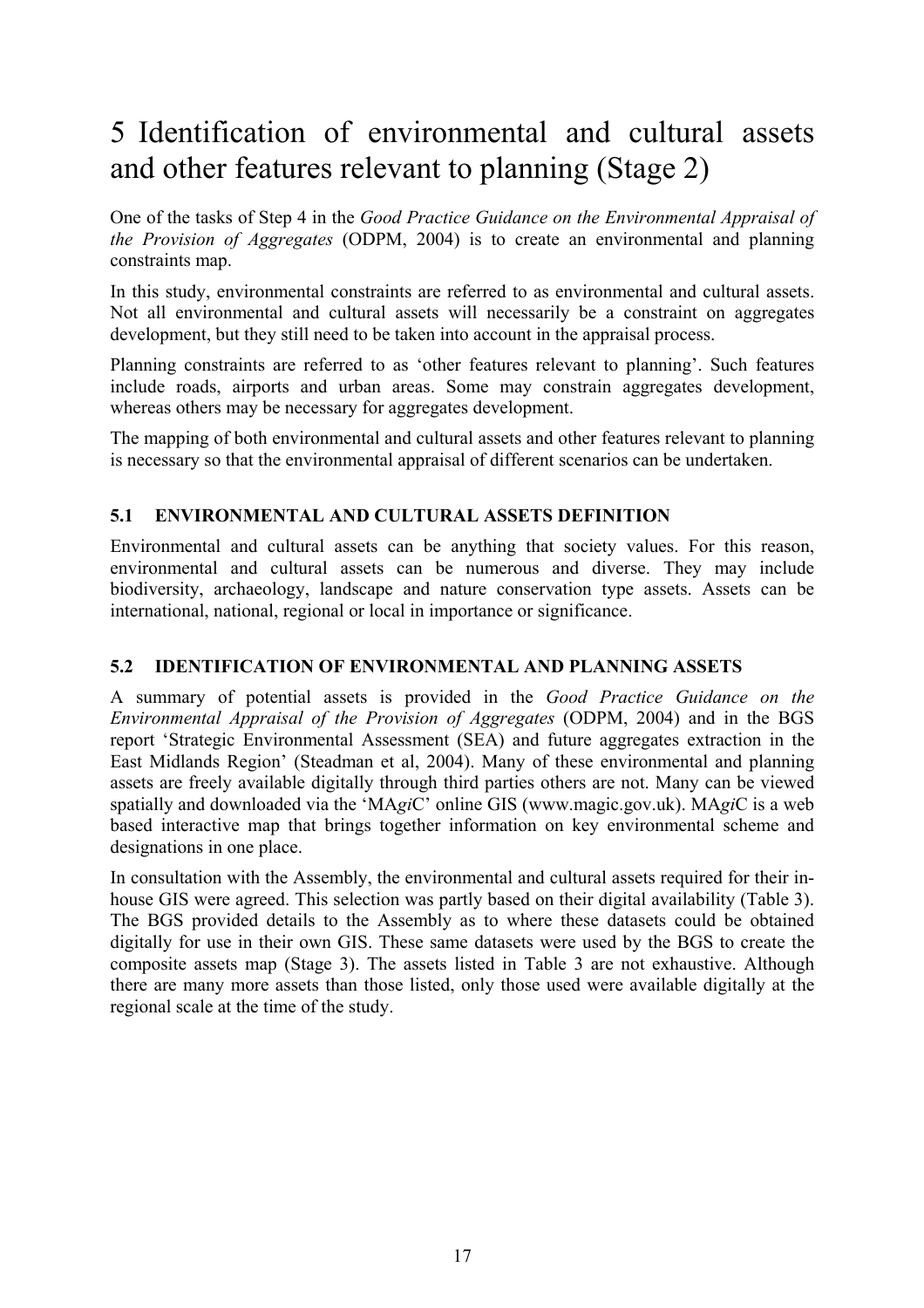| <b>Environmental and cultural assets</b>       | Data provider                          |
|------------------------------------------------|----------------------------------------|
| Agricultural land: Best & Most Versatile (BMV) | <b>DEFRA</b>                           |
| <b>Ancient Woodland</b>                        | <b>English Nature</b>                  |
| Area of Outstanding Natural Beauty             | Countryside Agency                     |
| <b>Community Forest</b>                        | Countryside Agency/Forestry Commission |
| Doorstep Greens                                | Countryside Agency                     |
| <b>Groundwater Source Protection Zones</b>     | <b>Environment Agency</b>              |
| Heritage Coast                                 | <b>Ordnance Survey</b>                 |
| <b>Local Nature Reserve</b>                    | <b>English Nature</b>                  |
| Millennium Greens                              | Countryside Agency                     |
| <b>National Nature Reserve</b>                 | <b>English Nature</b>                  |
| <b>National Park</b>                           | <b>Ordnance Survey</b>                 |
| <b>Ramsar Wetlands</b>                         | <b>English Nature</b>                  |
| RSPB Important Bird Areas (IBAS)               | <b>RSPB</b>                            |
| <b>RSPB Reserve</b>                            | <b>RSPB</b>                            |
| <b>Scheduled Ancient Monument</b>              | <b>English Heritage</b>                |
| Site of Special Scientific Interest            | <b>English Nature</b>                  |
| Special Protection Area                        | <b>English Nature</b>                  |
| Special Area of Conservation                   | <b>English Nature</b>                  |
| <b>Woodland Trust Sites</b>                    | <b>Woodland Trust</b>                  |

**Table 3. Environmental and cultural assets identified in Stage 2** 

### **5.3 OTHER FEATURES RELEVANT TO PLANNING: DEFINITION**

There are a number of other features which may be relevant to planning for aggregates provision. These include the location of urban areas and transport infrastructure that need to be taken into account when making an appraisal of scenarios for aggregates provision. Some features may limit development of aggregates, others will be a necessity (e.g. primary roads).

The location of airports and airfields has become an important planning consideration for aggregates as a result of the '*ODPM Circular 1/2003: Safeguarding aerodromes, technical sites and military explosives storage areas*' (ODPM, 2003). One of the concerns this circular addresses is birdstrike hazard. Mineral extraction and quarrying sites may create areas of wetland or voids suitable for landfill which can attract large numbers of birds. In order to reduce the risk of birdstrike 13 km consultation buffer zones around airports and airfields have been set up. Any developments within the buffer that are likely to attract birds will have to consult the Civil Aviation Authority or the Military of Defence, before planning permission is granted.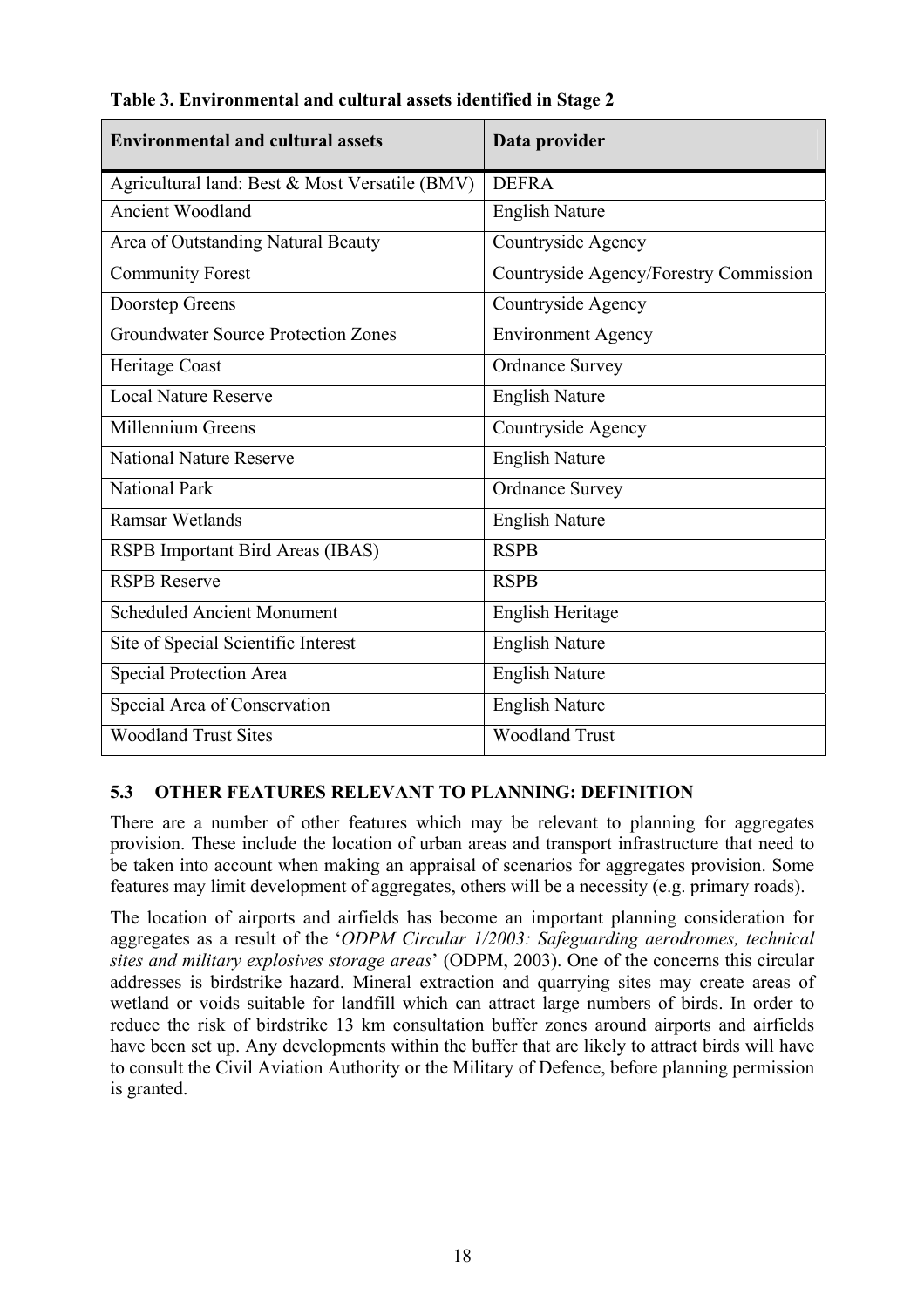#### **5.4 IDENTIFICATION OF OTHER FEATURE RELEVANT TO PLANNING**

These were identified in consultation with the Assembly and are listed in Table 4. The list is not exhaustive, and reflects those that were available digitally at the time of the study.

| Other features relevant to planning         | Data provider          |
|---------------------------------------------|------------------------|
| Urban areas                                 | <b>Ordnance Survey</b> |
| Transport infrastructure: Roads             | <b>Ordnance Survey</b> |
| Transport infrastructure: Rail              | <b>Ordnance Survey</b> |
| Location of civil and military airports     | BGS <sup>T</sup>       |
| 13 km buffer of civil and military airports | BGS <sup>1</sup>       |

**Table 4. Other features relevant to planning** 

<sup>1</sup> See Henney et al (2003) Implications of CAA Birdstrike Safeguard Zones for River Sand and Gravel Resources in the Trent Valley BGS Commissioned Report CR/03/152N

The outputs for this project were digital, but some example maps are provided in Appendix 1 (Figures 7 -9).

## 6 Environmental and cultural assets composite layer (Stage 3)

Displaying numerous and diverse environmental and cultural assets and planning considerations simultaneously within a GIS makes for a very cluttered display, which is not easy to understand. ODPM guidance suggests that 'the final map should be produced by determining which groupings of environmental assets are most useful' (ODPM, 2004). The BGS has developed a method that enables all environmental and cultural asset datasets to be integrated into a single composite layer so that a strategic overview of these can be provided. This composite layer is called an 'environmental sensitivity layer'. The methodology is described in more detail below. Once the environmental sensitivity layer has been created, the planning considerations can then be added separately within the GIS display.

### **6.1 ENVIRONMENTAL SENSITIVITY: DEFINITION**

Environmental sensitivity is based on the number of environmental and cultural assets in a given location. The layer is analogous to a density map whereby the darker the colour on the map, the higher the number of environmental and cultural assets in that area. Environmental sensitivity indicates those areas that have high sensitivity compared to those that have lower sensitivity. Higher sensitivity does not mean an area will be unsuitable for development, just that there may be more to consider and more stakeholders to consult. An area with high sensitivity should not automatically be regarded as a 'no go' area. Also, it should not be assumed that areas with no environmental and cultural assets are suitable for aggregates development. There may be other important or significant assets that are not available digitally. In addition in these area there may be no mineral present, or there may be other planning considerations that need to be taken into account.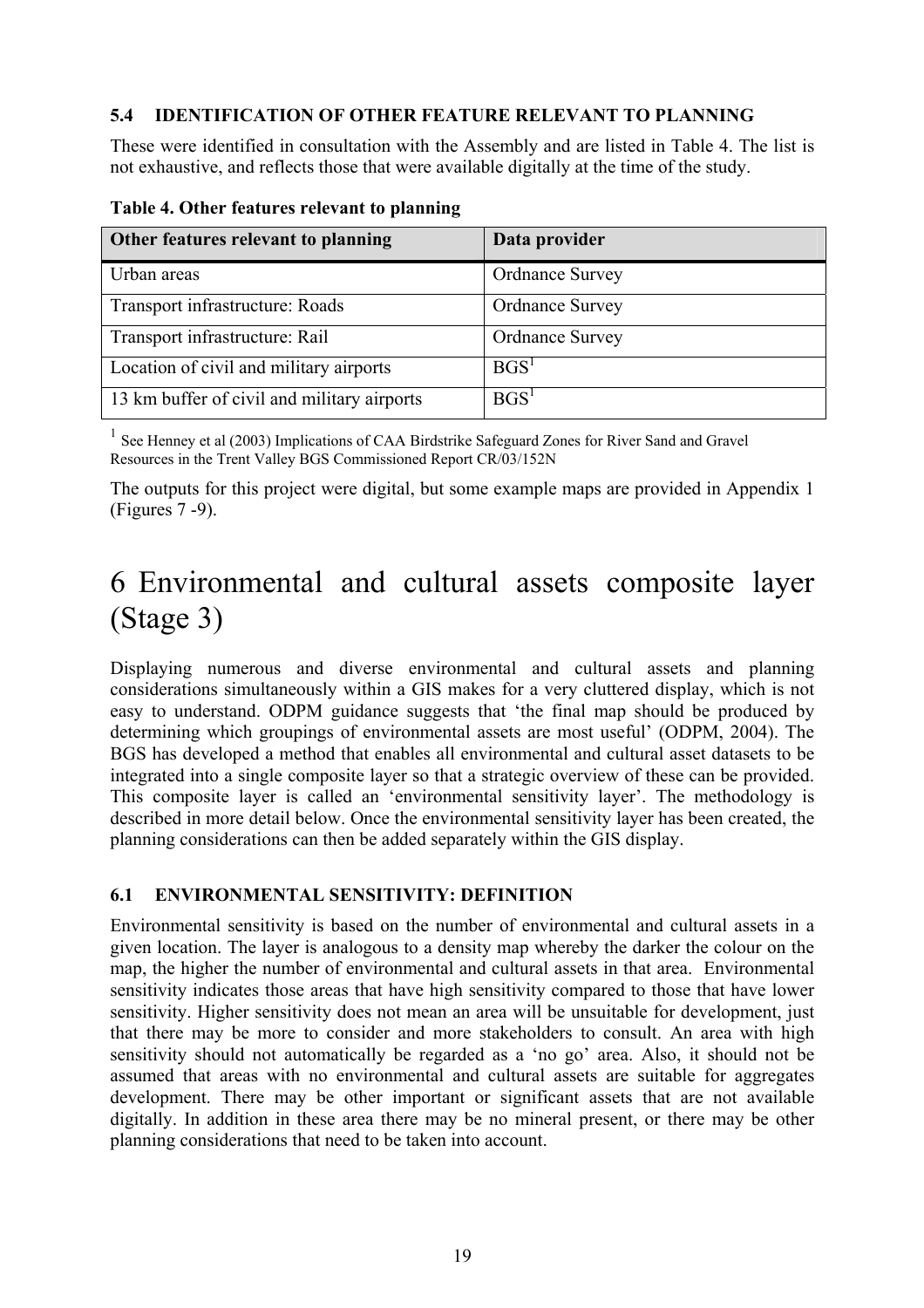### **6.2 ENVIRONMENTAL SENSITIVITY METHODOLOGY**

The environmental sensitivity layer was created using 'grids' in a GIS. Grids are commonly used in GIS and enable the analysis and generalisation of datasets. A one hectare grid resolution (one hectare is 100 m by 100 m) was used to generalise the datasets. Each data layer was converted to a one hectare grid. Each hectare cell was given a value of one to denote the presence of an asset or zero to denote its absence. The total number of assets in each one hectare grid cell on each layer was then calculated. This was converted to a graduated colour for display. The darker the colour on the environmental sensitivity layer, the higher the number of assets at that location. Figure 5 (Appendix 1) shows the environmental sensitivity for the Region. Within the GIS, the layer can be interrogated to list which assets are present at a given location.

### **6.3 FLEXIBILITY AND USES**

ODPM guidance recognises that maps can become very cluttered when numerous individual datasets are displayed. The guidance suggests overlaying a one kilometre grid that highlights which grid squares contains an asset of some type. The BGS environmental sensitivity layer allows much more detailed information to be displayed on the relative distribution and density of assets. Also, the environmental sensitivity layer is based on a one hectare grid so the resolution is much greater. The advantage of using the environmental sensitivity layer is that it provides a clear, easy to understand and less cluttered display. It can also be interrogated within the GIS to determine which assets are present at a given location, without the need to have the numerous individual asset layers turned on in the GIS.

The environmental sensitivity layer can be recalculated to display different groupings of assets as suggested in the ODPM guidance. For example, it may be that the provision scenario being appraised only needs to consider international and national assets. The composite layer can be recalculated using the total number of these types of assets (Figure 6, Appendix 1).

### **6.4 LIMITATIONS**

The environmental sensitivity layer can only use those assets that have been mapped or measured, and that are digitally available. Environmental sensitivity is dependent on the digital data it uses and the quality and accuracy of this may vary. It must be remembered that these data have been generalised by conversion to a grid in the GIS, so they do not depict exact boundaries. However, as the Assembly has permission from the third parties involved to use the original datasets, individual layers can be displayed and rescaled accordingly where necessary.

### 7 Combined potential concreting resources, assets and other planning features

The Assembly can use the sensitivity layer to produce its resource and assets map as outlined in Step 4 of the ODPM guidance. The environmental sensitivity layer provides a quick, visual, strategic overview of the environmental and cultural assets in the Region. The aggregate resource layers developed in Stage 1 of this study can be added to the GIS to enable the relationship between the two to be spatially analysed and understood.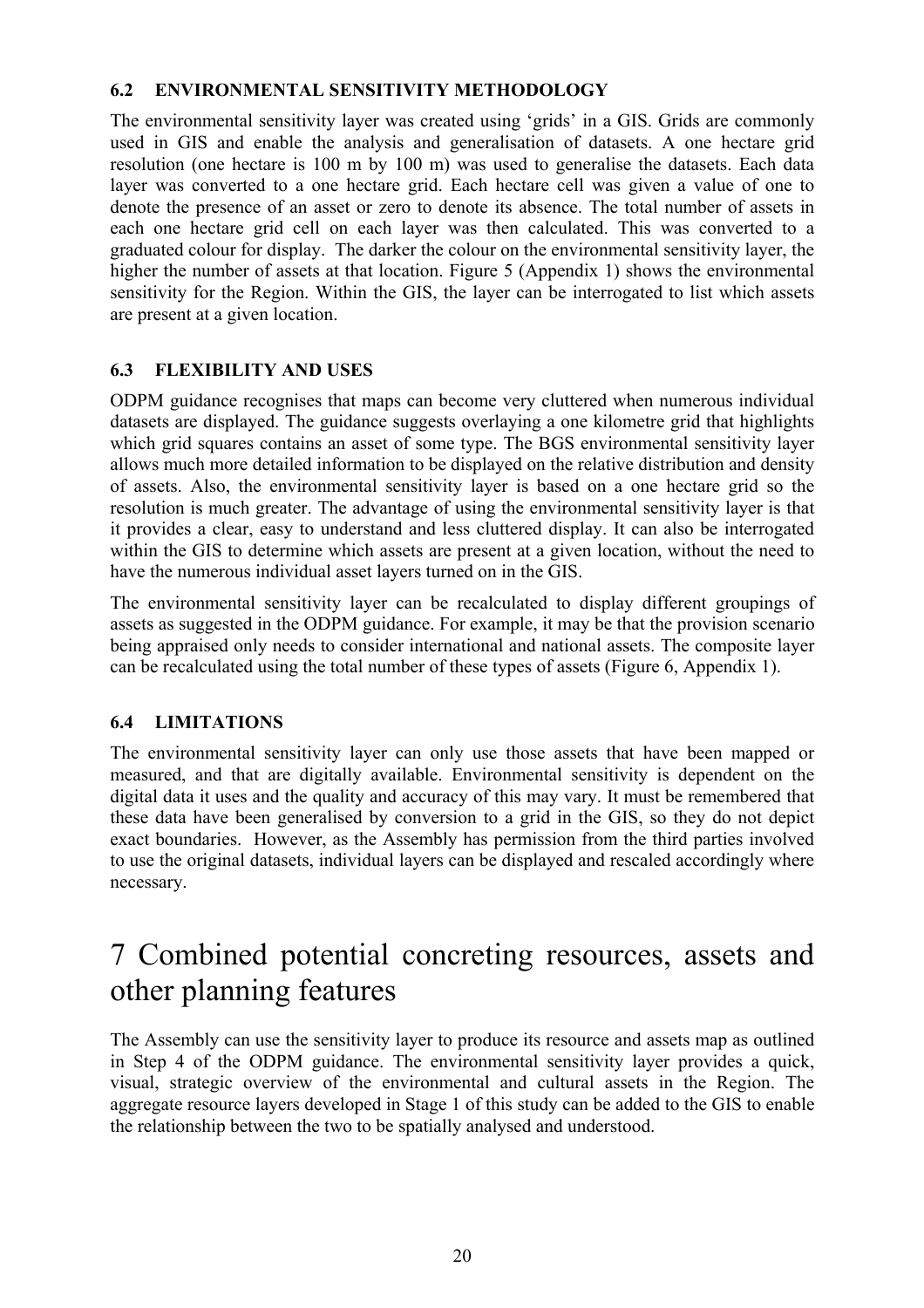## 8 Conclusions

This study has brought together the data necessary for the next stage of the Environmental Appraisal of the provision of aggregates in the Region. It has been possible to map the broad distribution of sand and gravel resources potentially suitable for concreting aggregate, plus environmental and cultural assets, along with other features relevant to planning. The following key conclusions have been drawn:

- The sand and gravel resources identified can be broadly subdivided into river sand and gravel, sub-alluvial deposits, glaciofluvial deposits, glaciolacustrine deposits, blown sand, head gravel and beach sand and gravel;
- Of these, river sand and gravel, glaciofluvial deposits and sub-alluvial deposits have the greatest potential for use as concreting aggregate.
- The key properties that influence the potential of a sand and gravel deposit for concreting aggregate include sand to gravel ratio, proportion of fines  $( $0.063 \text{ mm}$ )$  and oversize material, presence of deleterious rock types (such as coal, chalk or mudstone) and thickness of deposit and overburden ratio.
- The resources identified as potentially suitable for concreting aggregate are divided into inferred and indicated resources reflecting differing degrees of geological assurance.
- It is critical to understand the limitations of the data and to understand that the areas outlined are unlikely to be of uniform potential.
- The economic potential of specific sites can only be proved by a detailed evaluation programme. Such an investigation is an essential precursor to submitting a planning application for mineral working.
- Environmental and cultural assets and other relevant planning features were compiled in order that the environmental appraisal of different scenarios can be undertaken in a future study.
- The environmental and cultural assets identified in consultation with the Assembly were those that were digitally available for the Region at the time. These were integrated into a composite assets layer.
- The environmental sensitivity layer depicts areas of higher or lower sensitivity based on the number of environmental or cultural assets at a given location. Higher sensitivity does not necessarily mean an area will be unsuitable for aggregates development, just that there may be more to consider and more stakeholders to consult.
- The identification of other features relevant to planning was undertaken in consultation with the Assembly. Most of these features (urban areas, motorways, primary roads and rail) are available to the Assembly via their Ordnance Survey 'Strategi' Licence. Others, such as the location of airports and airfields, were sourced from the BGS.

The data created in all three stages of this study will provide essential baseline information for the next steps of the ODPM *Good Practice Guidance on the Environmental Appraisal of the Provision of Aggregates* (ODPM, 2004). These data will provide a useful reference in any scenario testing of future aggregates provision as required by the ODPM guidance.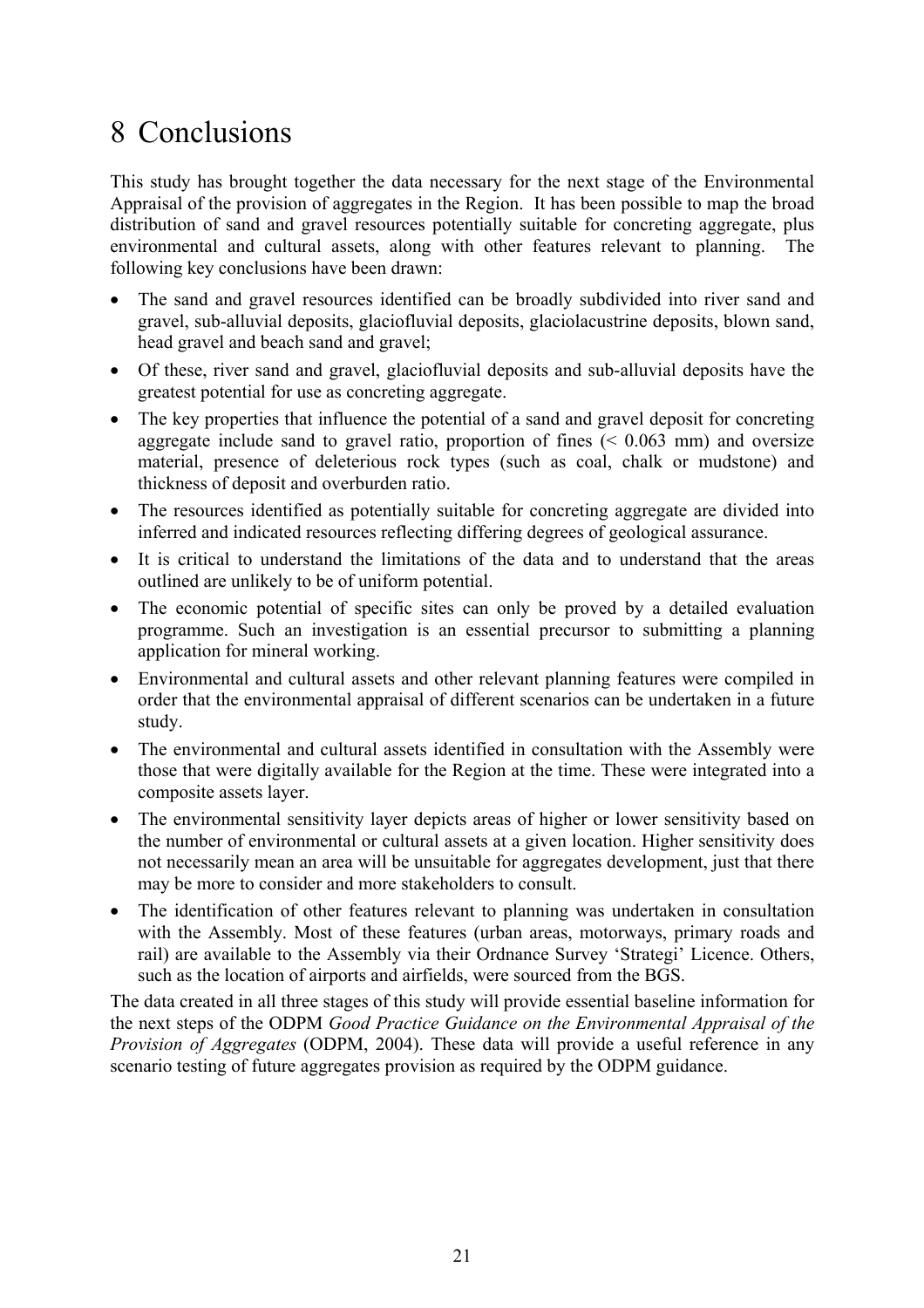## Appendix 1 Example map outputs

The outputs for this study are digital. However, samples of the types of maps that can be generated using the digital data are provided at the back of the report as follows:

| <b>Figure 3.</b> Sand and gravel resources in the region                                |
|-----------------------------------------------------------------------------------------|
| <b>Figure 4.</b> Sand and gravel resources potentially suitable for concreting purposes |
| <b>Figure 5.</b> Environmental sensitivity using all available assets                   |
| <b>Figure 6.</b> An example of environmental sensitivity using certain assets only      |
| <b>Figure 7.</b> Urban areas in the region                                              |
| <b>Figure 8.</b> Transport in region                                                    |
| <b>Figure 9.</b> Location of airports/airfields and 13 km buffer zones                  |
|                                                                                         |

**Figure 10.** Published BGS data in the region.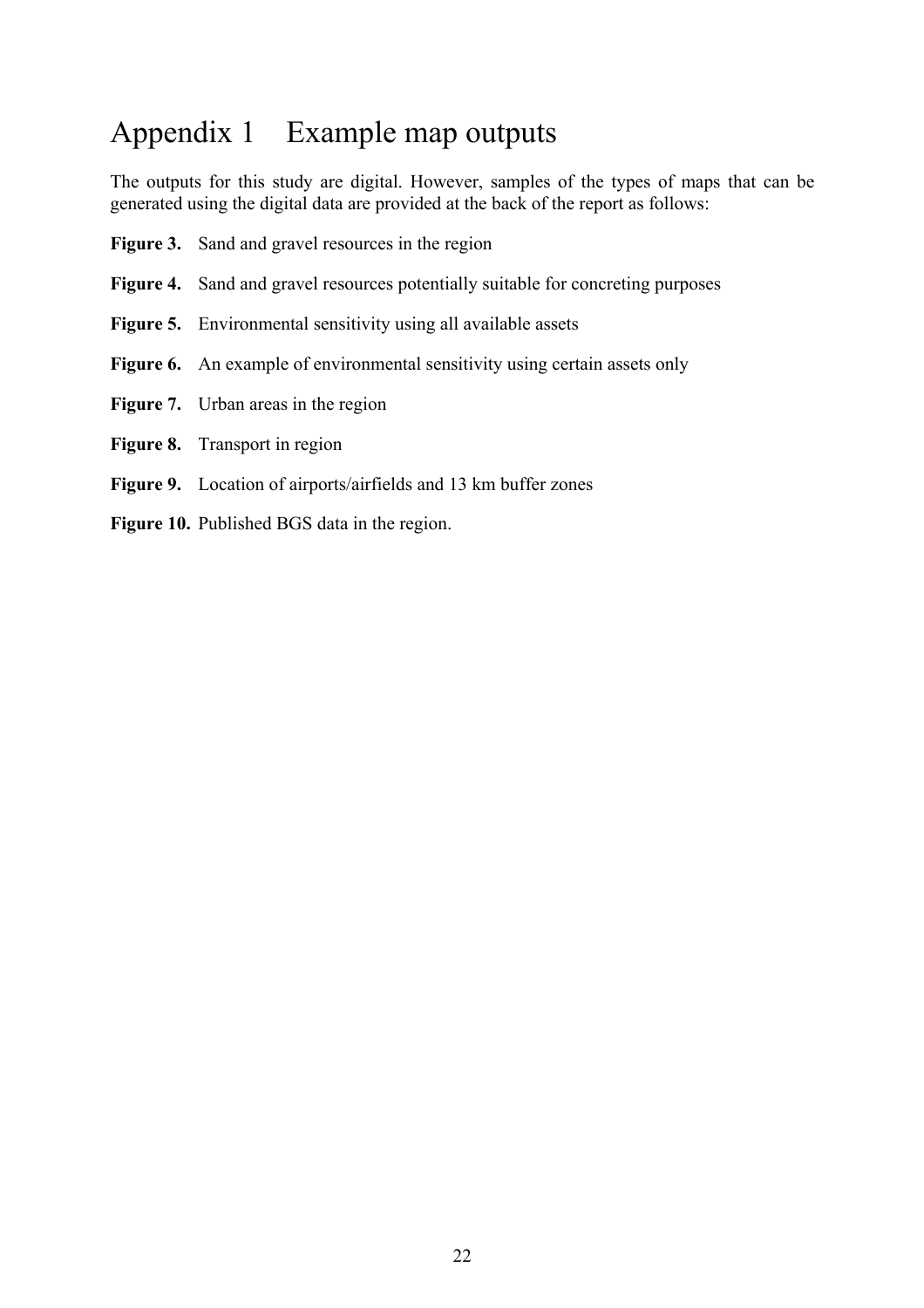### Appendix 2 Sand and gravel resources of the Yorkshire and the Humber Region

The Yorkshire and the Humber Region has been divide into the following four geographical areas for ease of description:

- **1. North Yorkshire:** comprising North Yorkshire, Yorkshire Dales and North York Moors National Parks and City of York;
- **2. Humberside:** comprising the East Riding of Yorkshire and North & North East Lincolnshire and City of Kingston Upon Hull;
- **3. South Yorkshire**: comprising the Metropolitan Boroughs of Barnsley, Doncaster and Rotherham and City of Sheffield; and
- **4. West Yorkshire:** comprising the Metropolitan Boroughs of Bradford, Calderdale, Kirklees and Wakefield, and City of Leeds.

The sand and gravel resources identified in the first stage (Stage 1) of this project can be broadly subdivided into river sand and gravel, glaciofluvial deposits, glaciolacustrine deposits, blown sand, head gravel and beach sand and gravel. A brief overview of these deposits is provided in the main body of the report. This section provides details of each deposit type on a county basis.

#### **RIVER SAND AND GRAVEL**

Resources occur in both raised river terrace sequences flanking the modern floodplains and in flood plain terrace deposits associated with, and underlying, present day alluvium.

In **North Yorkshire**, these deposits are best developed along the Rivers Swale, Nidd, Wharfe, Aire, Ure, Tees and Derwent. The succession of deposits represents accumulations of sand and gravel left as terraces as the rivers cut down through time. The pattern of these deposits was largely controlled by both the existing bedrock and newly formed glacial features. The extensive terraces associated with the River Ure are the result of reworking of the glaciofluvial deposits in the area. The terraces flank the river alluvium at various heights above the floodplain and are mainly composed of sandy gravel but with thin layers of silt and clay in the lower terraces, representing overbank deposits. The terrace deposits associated with the River Swale are worked at several localities, including Pallet Hill near Catterick, where 250,000 tonnes of aggregate are currently extracted per annum. The deposits have 60- 70 per cent gravel with the remainder mostly sand but with up to 15 per cent silt and clay in places. The deposit is up to 15 metres thick with the upper 5 metres worked dry and the remainder wet worked.

In **Humberside**, terrace deposits are best developed along the Rivers Trent, Ouse, Ancholme, Hull, Eau and Derwent. River Terrace deposits *sensu stricto* are not widespread in the area, being localised to the upper reaches of the River Eau, south of Scunthorpe and on the banks of the Gypsey Race, west of Bridlington. The terrace deposits east of the Trent have been described as comprising mainly sand with a few scattered pebbles although some gravel is present at depth. The terrace rests on the silts and clays of the '*25-foot drift'* of the Vale of York and continues under peat and alluvium. It is probable that further "terrace" deposits are buried under recent alluvium and warp (see glossary) in the lower reaches of these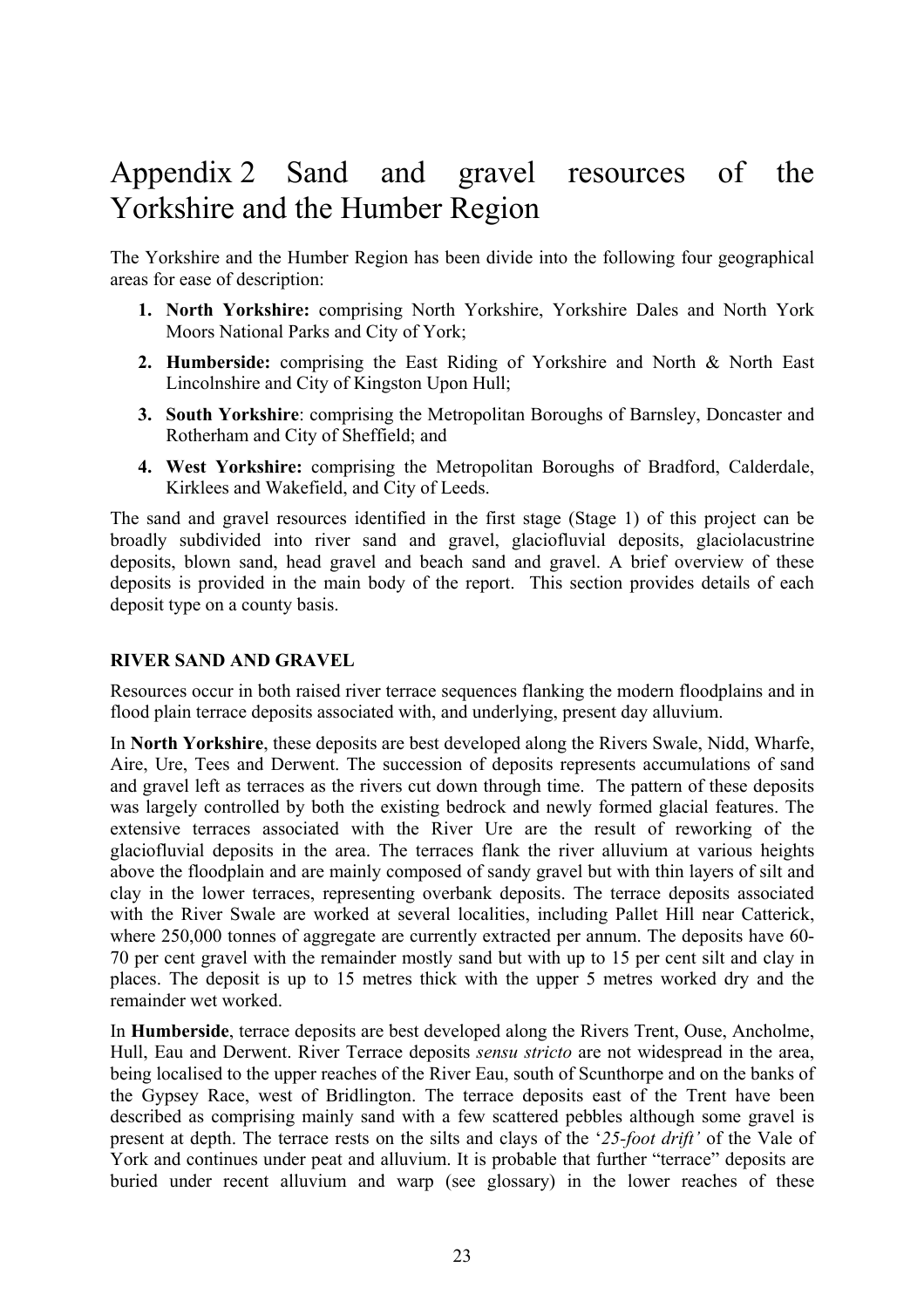watercourses. Pebble lithologies include coal fragments, quartzites, sandstones and limestones.

Sub-alluvial gravels are encountered beneath the alluvium of the major valleys throughout the region. The extent of alluvium in this region has been modified in places by land management practices, including the construction of drainage channels and the deposition of warp during periods of artificially controlled flooding. The deposits are compositionally similar to the river terrace deposits, indeed some are their downstream equivalents where they pass below Ordnance Datum (OD). In some of the valleys alluvial deposits overlie fluvioglacial ones from which they are difficult to separate. The post-glacial rise in sea level enabled silting up of these river courses producing thick overlying alluvial deposits (silty clays, peat). The deposits rest on an irregular channelled surface and are thus of very variable thickness; locally 20 m of deposits are present (e.g. Trent and Ouse valleys), but they are commonly thinner, generally less than 4 m. These deposits are always saturated and require wet working.

In **South Yorkshire**, terrace deposits are best developed along the River Don. In the southwest, localised terrace deposits occur in the upper reaches of the Don between Sheffield and Rotherham and are predominantly sterilised by urban development. More extensive terrace deposits occur around Bentley at up to 12 m above OD. These deposits consist of sand, some of which is coarse grained, thin beds of fine gravel in which most of the pebbles are of Carboniferous rocks, and thin clay beds. Coal particles are present in the sand fraction. The deposits pass laterally into glaciolacustrine silt and clay deposits.

East of Doncaster, fluvial deposits of sand and gravel form extensive flattish spreads, commonly referred to on published maps as Older River Gravels. These deposits consist of beds, lenses and layers of both pebble-free sand and well-sorted fine to medium gravel with a sand matrix. There is a wide variation in the composition of the pebbles in the Older River Gravels; as shown in the map below. Variations in composition show that the more northerly deposits, around Dunsville and Holme Wood, were derived from the west, presumably via the Don, with the predominant composition of the pebbles being Carboniferous sandstone. In areas rich in Carboniferous-derived materials, coal detritus, usually in the form of coarse sand sized particles can comprise up to 1 per cent of the deposit.

The more southerly deposits were derived from further south, via the River Idle and to a lesser extent the Torne. The predominant composition of the pebbles in these deposits is Triassic (Sherwood Sandstone Group - formerly Bunter) quartzite. Near Misson and Finningley, the deposits have an average grading of about 28 per cent gravel, 59 per cent sand and 13 per cent fines. The pebbles are typically subrounded and comprise about 50 per cent quartzite, 25 per cent quartz and 15 per cent sandstone, with minor amounts of limestone, mudstone, chert and igneous rock. Thin clay seams are present in the deposits but coal fragments are generally absent.

Older River Gravels are worked at several sites in the Doncaster district, primarily in the Finningley area, for example at the Wroot Road Quarry and to the northeast of Doncaster for example, at Dunsville Quarry. At both Finningley and Austerfield Quarry, Older River Gravels were the original focus of extraction, but have now been depleted. Current extraction at Finningley focuses on fluvioglacial deposits while extraction at Austerfield is now from the underlying bedrock sands (Sherwood Sandstone Group).

Sub-alluvial gravels are encountered beneath the alluvium of the major valleys throughout the region. Many of these gravels cannot be separated from fluvioglacial deposits formed in the same valleys. The surface extent of alluvium in this region has been modified in places by land management practices, including the construction of drainage channels and the deposition of warp during periods of artificially controlled flooding. These deposits are always saturated and require wet working.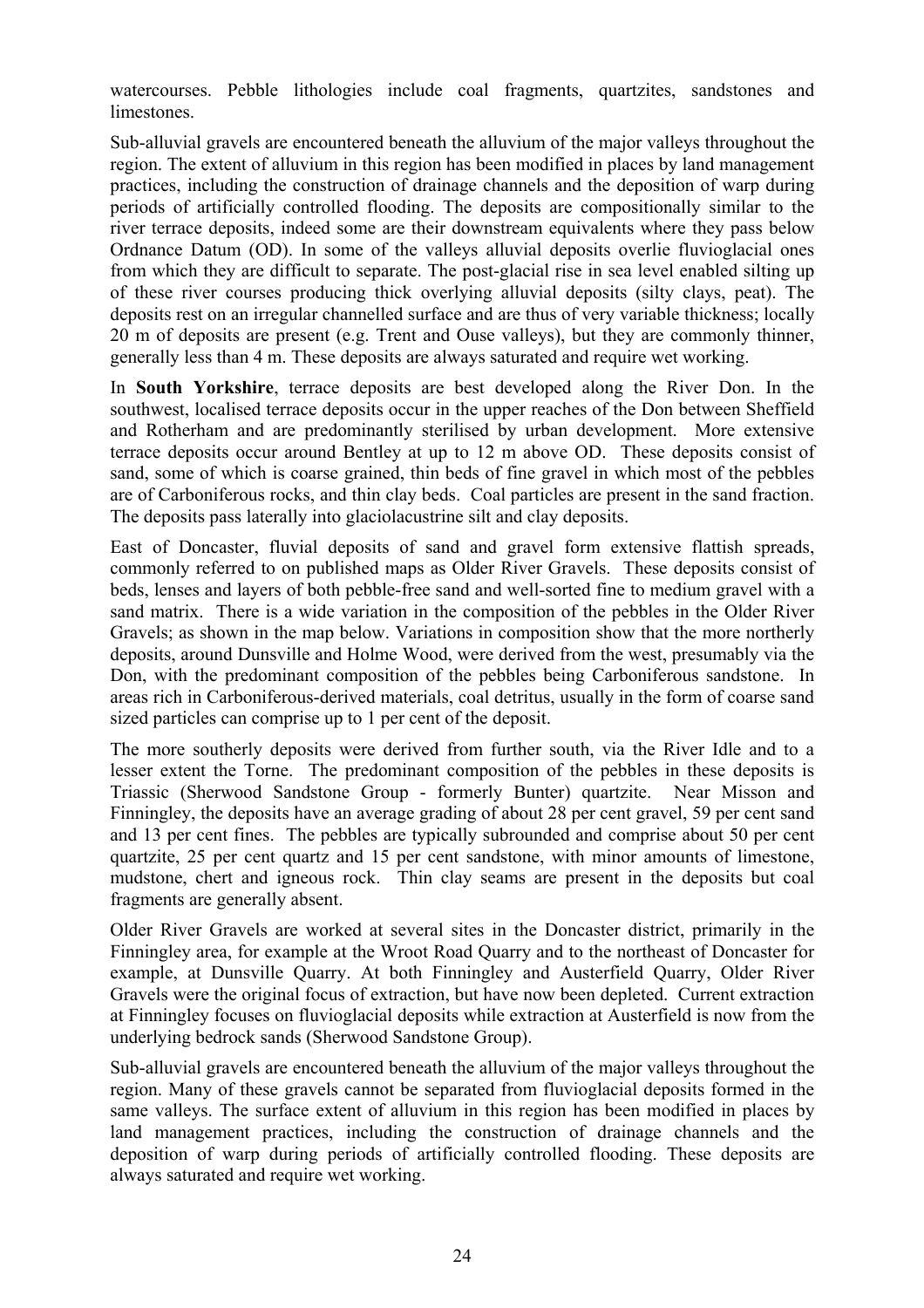

**Schematic map showing the distribution of Older River Gravels deposits and their dominant pebble composition, fluvioglacial deposits and bedrock deposits. Uncoloured areas are non-mineral deposits** 

In **West Yorkshire,** river terrace deposits are best developed along the rivers Wharfe, Aire and Calder with a succession of deposits formed, representing accumulations of sand and gravel left as terraces as the rivers cut down in response to falling sea level in post-glacial times. The pattern of these deposits was largely controlled by both the existing bedrock and newly formed glacial features.

In the Wharf valley, three terraces occur between 3 and 12 m above the present floodplain, whereas in the Aire valley, two terraces have been identified, occurring between 2 and 12 m above the floodplain. In the Aire valley, the most extensive terrace deposits occur between Leeds and Castleford. In the Leeds area, much has been sterilised by urban development but resources remain further downstream in the Oulton-Castleford area, particularly at the confluence of the rivers Aire and Calder. In 1998, a detailed assessment of the deposits in this area, undertaken by the BGS, identified potentially workable fluvial deposits ranging from very clayey pebbly sand to gravel with a mean grading of 12 per cent fines, 55 per cent sand and 33 per cent gravel. The sand fraction is mainly medium, angular to rounded quartz with lithic grains. The gravel fraction is predominantly medium with sub-rounded to subangular clasts of Carboniferous sandstone, which commonly forms more than 90 per cent of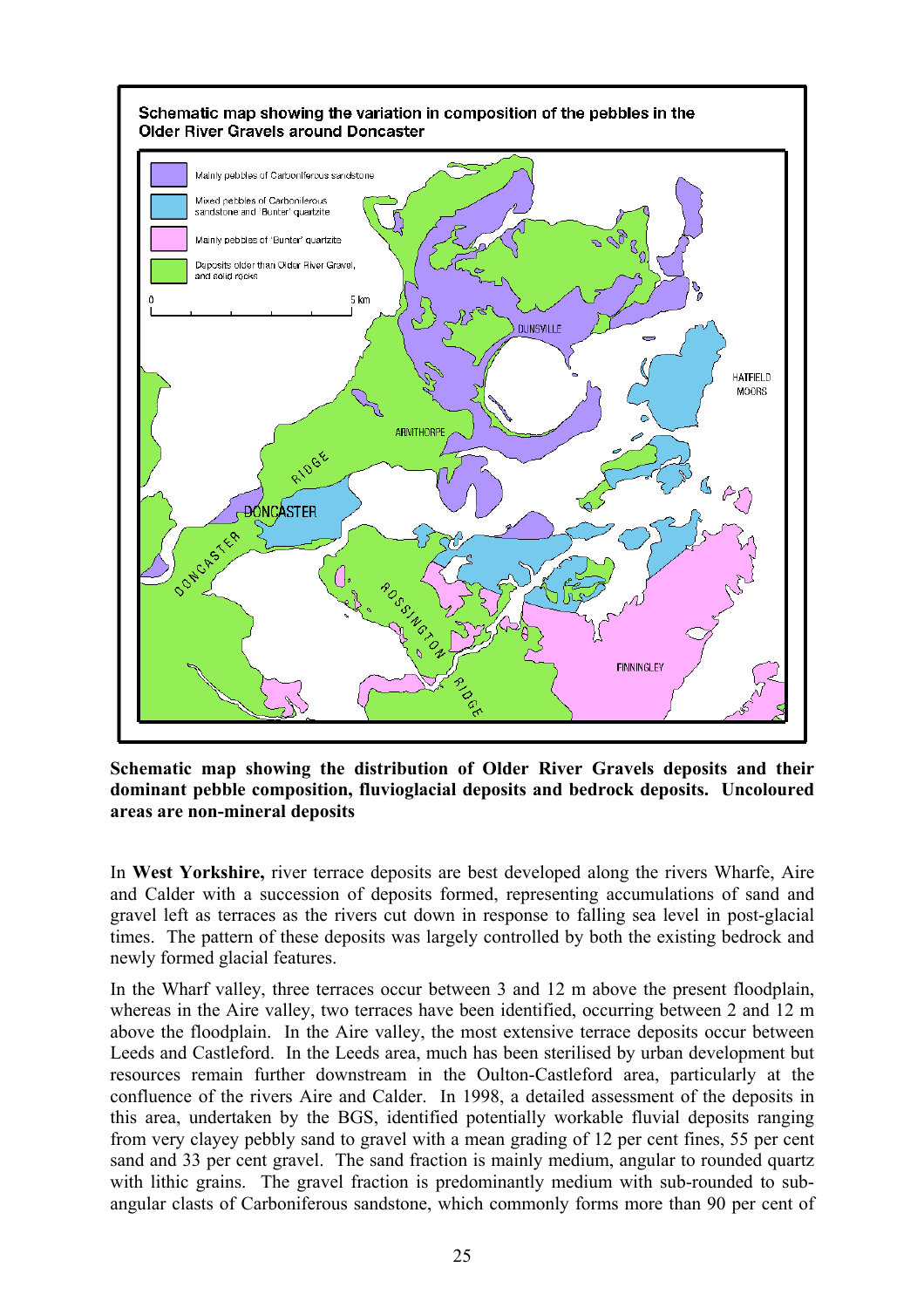the clasts. Minor amounts of siltstone, mudstone, chert, quartz, ironstone and coal together form the remaining 10 per cent. Aggregate Impact Values quoted for the gravel fraction ranged between 40 and 42.

The terrace deposits associated with the River Calder are worked at several localities, including Sands Lane Quarry, near Mirfield, Grange Farm, near Wakefield and Methley, near Mickletown. At Methley, approximately 180,000 tonnes of aggregate are extracted per annum. The deposit contains around 10 per cent silt and clay, with a sand to gravel ratio of 70:30. Carboniferous sandstone is the dominant lithology with some shale and variable amounts of coal and carbonaceous material. The deposit is on average 4-5 m thick. At Grange Farm, although geologically similar, the deposit is significantly coarser with 60 per cent gravel and 40 per cent sand.

#### **GLACIOFLUVIAL SAND AND GRAVEL**

These are deposits mapped as the products of deposition by glacial meltwaters and are nowadays commonly labelled on BGS maps as glaciofluvial deposits, a more accurate description of their origin. The sequence of these deposits is complex with mappable units ranging from high out wash terraces to deposits associated with glacial till with which they commonly exhibiting intricate relationships. Bodies of sand and gravel may occur as sheet- or delta-like layers above till deposits or as elongate, irregular lenses within the till sequence. Areas of wholly concealed, and thus unknown, bodies of sand and gravel may occur under spreads of till and other drift deposits.

In **North Yorkshire**, extensive spreads of these deposits occur in the mid and lower reaches of the Esk, Ure, Swale, Ouse, Wharfe, Nidd and Aire valleys. Some of these deposits form high terraces, others form broadly rounded and elongate ridges which overlie and clearly postdate the till and older glacial sand and gravels. Some deposits are associated with the till and may be partly concealed by it. The deposits are composed of yellow to reddish-brown, fine-grained sands with varying proportions of gravel, pebbles, cobbles and occasional boulders. In the Hambleton Hills, these deposits have a sloping, steep sided, terrace-like form and are composed of red-brown gravels with thin lenses of medium- to coarse-grained sand. Clast lithologies include local Jurassic sandstone, ironstone, limestone and siltstone with a few pebbles of Carboniferous limestone. North of Thirsk, these deposits form broad ridges of red-brown sandy gravel associated with underlying glaciolacustrine sediments. Glaciofluvial sediments also occur in terrace deposits where drainage from the glaciers in the Pennine valleys entered the west side of the Vale of York, depositing spreads of sand and gravel in front of the ice sheets. The deposits are generally gravelly, with Carboniferous limestones and sandstones the dominant clast lithologies, and form the highest, flat topped terraces along the valleys. These deposits show a progression northwards, mirroring the retreat of the Vale of York ice sheet. This type of deposit is typified in the workings at Marfield Quarry, on the River Ure near Masham, where up to 15 m of coarse-grained sand and gravel is dry worked for concreting aggregate. The deposit is typically 60 per cent gravel and 40 per cent sand with a significant proportion of oversized material reflecting the coarse grained nature of many of these deposits.

In **Humberside**, the most extensive deposits in the area occur between the western limit of the chalk crop and the east coast and from Bridlington in the north to Waltham in the south.

The distribution of these deposits is strongly controlled by topography as they occupy the floor and lower slopes of valleys draining the Wolds, northeastwards towards the former ice front. In the Humber area these deposits include the Kelsey Hill Beds, a sequence of brown, coarse-grained sands and gravels characterised by an abundant and diverse fossil fauna, of both marine and freshwater molluscs. The sand and gravel are interbedded with silts and clays, occasionally laminated, together with sheets of till and have a total thickness of about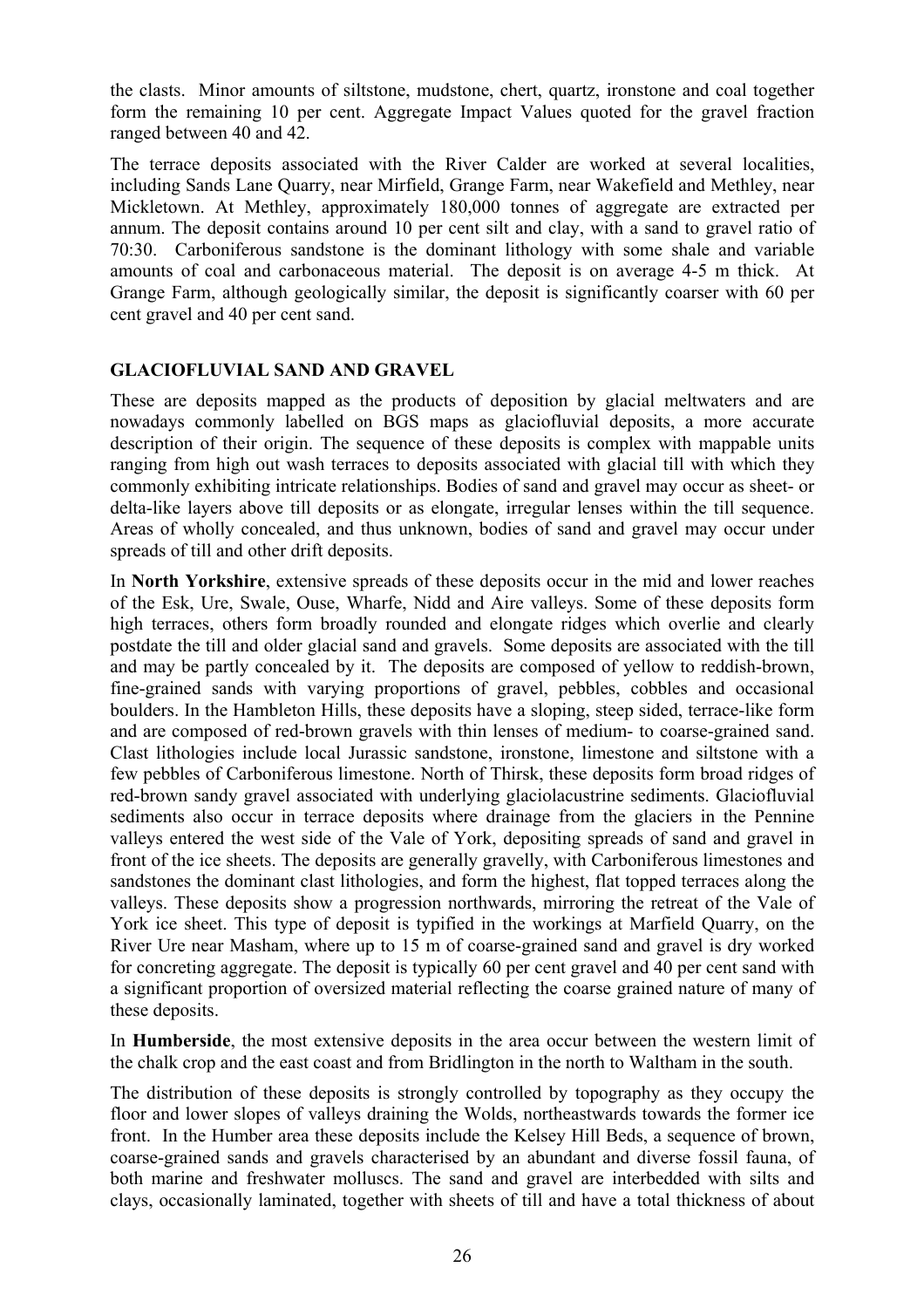15 m. The Kelsey Hill Beds are worked at Mill Hill, near Keyingham where a 4.5 m thick bed is extracted to produce washed sand and gravel for use in general construction. Here pebble lithologies are very variable, including quartzite, flint, chalk, Carboniferous and Jurassic limestones and sandstones, dolerite and other igneous and metamorphic rocks.

The deposits around Pocklington form the Pocklington Gravel Formation, and these gravels contain an abundance of chalk and flint pebbles, with some Jurassic limestones and in one place a large amount of ironstone pebbles (ca.10 per cent). Average clast composition is 75 per cent well-rounded chalk, 15 per cent sub-angular flint, plus 10 per cent accessory lithologies. The deposit is about 1 m thick on average. South of the Humber, significant deposits of glaciofluvial sand and gravel occur between Habrough and Laceby, where up to 15 m of well sorted sand with interbedded chalk and flint gravels overlie tills. The high chalk, shell and coal contents of some of these deposits probably make these unsuitable for use as concreting aggregate.

Between Winteringham and Winterton, glaciofluvial deposits form elongate ridges and mounds on top of till, and up to 7 m of well sorted gravel, composed mainly of chalk with minor flint and sandstone pebbles, is reported from an old pit.

In **South Yorkshire**, glaciofluvial deposits occur in the east of the county, where they form elongate ridges and mounds capping the Doncaster and Rossington ridges and adjacent hills (see inset map below). These deposits have been described in detail in Mineral Assessment Reports Nos. 37 and 92 of the British Geological Survey. The deposits comprise beds, lenses and layers of both pebble-free sand, and gravel with a sand matrix. They are fairly well sorted, though a few cobbles and a few small boulders are present. The deposits rest mainly on Sherwood Sandstone and transgress locally over clay till and glacial channel deposits.

The glaciofluvial deposits near Rossington have an average grading of 24 per cent gravel, 65 per cent sand and 11 per cent fines, although the formation varies laterally and vertically from a pebble-free sand to a sandy gravel. The pebbles are usually subrounded and comprise about 60 per cent quartzite, 20 per cent quartz and 15 per cent sandstone, with minor amounts of limestone, chert and igneous rock. The Rossington Ridge deposits are thought to be derived from the Sherwood Sandstone Group in Nottinghamshire and the northern Midlands. These deposits are worked at Finningley Quarry where approximately 300,000 tonnes of aggregate is extracted per annum. The deposit contains around 6 per cent silt and clay, with equal quantities of sand and gravel. The deposit is variable with pockets of silty material which are though to represent small lake features. The pebbles in the gravel fraction comprise predominantly vein quartz and quartzite.

The more northerly Doncaster Ridge deposits differ in composition in their absence of pebbles of limestone, chert, and igneous rock. These deposits, almost exclusively covered by urban development, were derived from the Coal Measures to the west.

**West Yorkshire** was affected by at least three glaciations although evidence of earlier phases has largely been obliterated by the final, Devensian phase. Earlier, Pre-Devensian glaciofluvial deposits occur south of north Leeds and Bradford. These deposits comprise thin bodies of sandy gravels with a variable content of fines. They are heavily dissected by erosion and thus are patchily preserved, typically on the higher ground. Small isolated patches occur in the Calder Valley, at Hebden Bridge and north of Elland, where up to 5 m of fairly well bedded gravel with numerous pebbles of red and grey granite, quartzite and volcanic rocks have been intersected. It is thought that the same material may underlie the entire alluvial plain of the River Calder. In the easternmost part of the area, Pre-Devensian deposits occur at lower elevations, for example at Castleford and Knottingley. These deposits are compositionally distinct reflecting their source materials. Deposits occurring on the Coal Measures bedrock near Oulton and Rothwell, are dominated by Carboniferous sandstone clasts while on the Permian rocks, dolomitic limestone accounts for over 90 per cent of the clast content. The deposits at Rothwell comprise an overall mean grading of 12 per cent fines,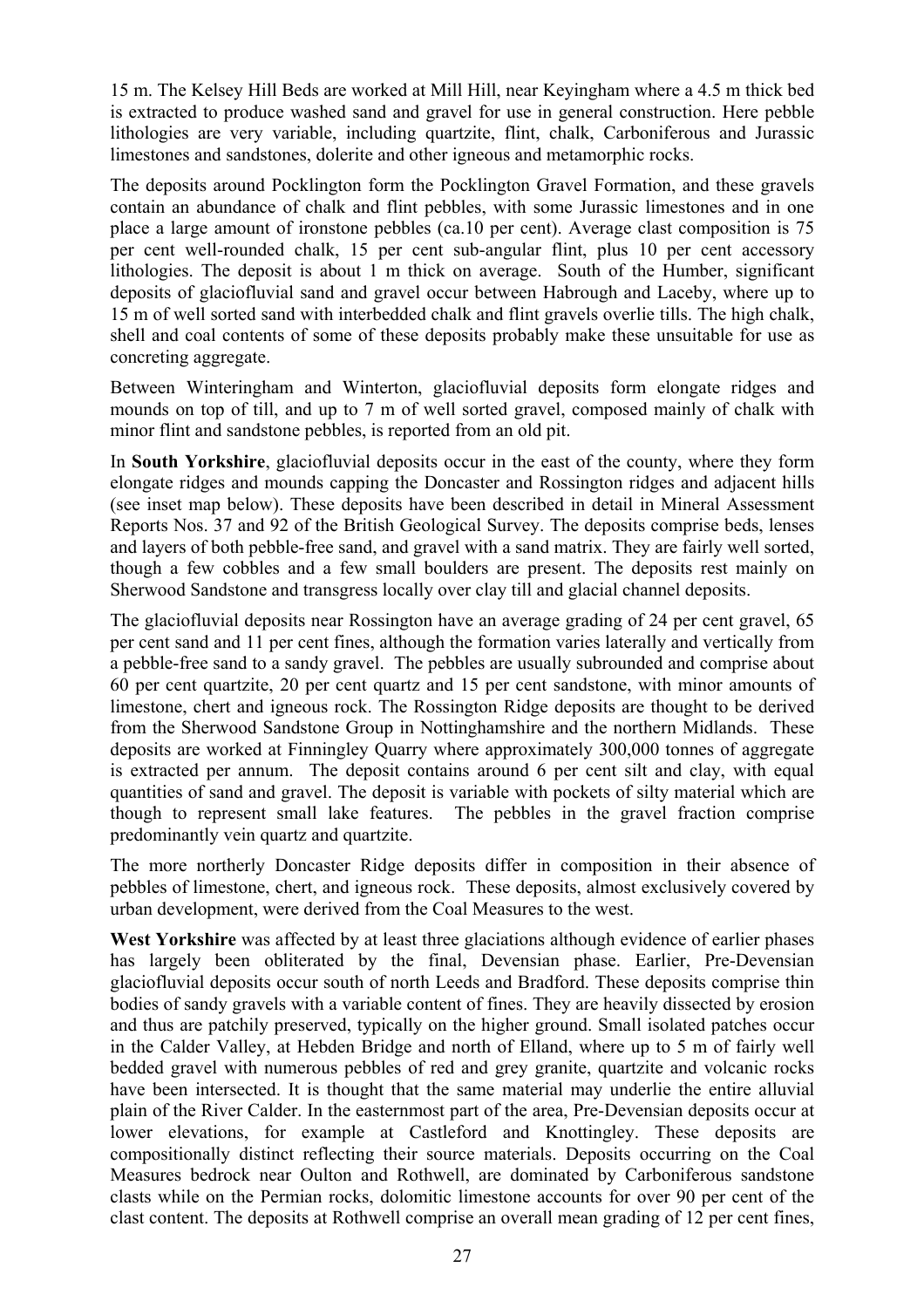44 per cent sand and 44 per cent gravel but are considerably variable, from very clayey sandy gravel to gravel. The gravel fraction is predominantly coarse with rounded to angular clasts of Carboniferous sandstone with subordinate chert and limestone. The sand fraction is mainly medium, sub-angular to rounded quartz. Fines consist of yellowish brown silt and clay.

Later Devensian deposits occur north of Bradford and Leeds buried in the former channels of the rivers Aire and Wharfe. These valleys broadly coincide with buried, drift-filled channels, locally in excess of 50 m deep. The Wharfe valley commonly has a narrow course and is incised into a gorge between Wetherby and Boston Spa. Upstream of Linton, erosion of preexisting till deposits resulted in erosional terraces that were incised, and at wider points along the Wharfe valley glaciofluvial terraces of sandy gravel were deposited. These deposits, which grade eastwards into proglacial deposits, are worked at Firgreen for building sand and construction fill. A series of smaller late-glacial, meltwater channels are present in the valley sides and upland areas especially in an arc from west of Keighley to Bradford and Shipley. These small, highly variable, isolated patches comprise bedded sands and gravels with some thin, laterally impersistent beds of clay.

#### **GLACIOLACUSTRINE DEPOSITS**

During the Devensian glaciation, ice occupying the present coastal zone blocked the eastward-draining valleys including the Humber Gap between Brough and Winterton and thus impounded 'Lake Humber', southern part of the Vale of York. Deposits associated with this lake, termed glaciolacustrine deposits, occur from Escrick to the Humber estuary. When the margin retreated northwards, glaciolacustrine deposits of laminated clays with sand formed between the Escrick and York Moraines then subsequently north of York Moraine, northwards to near Thirsk.

In **North Yorkshire**, glacial lake deposits, originally termed the '*25-foot drift'* as they lie at an average height of about 25 feet above OD, occur associated with the southern lake Humber from south of the Escrick Moraine to the Humber Estuary. Later northern extensions of the glaciolacustrine deposits occurred between the Escrick and York Moraines, then subsequently to the north of York extending almost to Thirsk. These deposits comprise thick laminated clays with a little interbedded sand. On the western limit of the glaciolacustrine deposits, glaciofluvial deposits laid down by glacial meltwaters occur in close association with glaciolacustrine deposits. Between the York and Escrick moraines, fine-grained sand up to 5 m thick occurs on top of the glaciolacustrine deposits. South of the Escrick Moraine, extensive areas of thin, fine-grained silty sand up to 2 or 3 m thick occur especially around Skipwith and northwest of Wistow.

In **Humberside,** deposits associated with this glacial lake, occur in the west and south, west of the Chalk crop. An extensive area of glaciolacustrine deposits occurs south of the Escrick Moraine west of Pocklington, running down to the Humber at North Ferriby and across into the Ancholme Valley. These deposits (25-foot drift) which extend westwards into North and West Yorkshire fill and conceal the former valleys and landscape. They comprise predominantly laminated clay and silt with subordinate sand deposits occurring below, flanking and overlying the silt and clay. Locally, part of the glaciolacustrine deposits consist of sand, which is fine grained and is commonly silty and clayey, with locally abundant coal particles. Thicknesses of up to 10 m are recorded but generally the lower sand is not more than 5 m thick. Sand deposits also occur marginal to the silt and clay and thin out against peripheral slopes and pass laterally into the adjacent laminated clays. The marginal sand is fine to, rarely, medium grained, commonly silty and clayey with abundant coal particles and a few small pebbles and generally not more than 3 m thick. The upper sand is not more than 2.5 m thick and is discontinuous, forming low ridges and mounds. It is fine grained,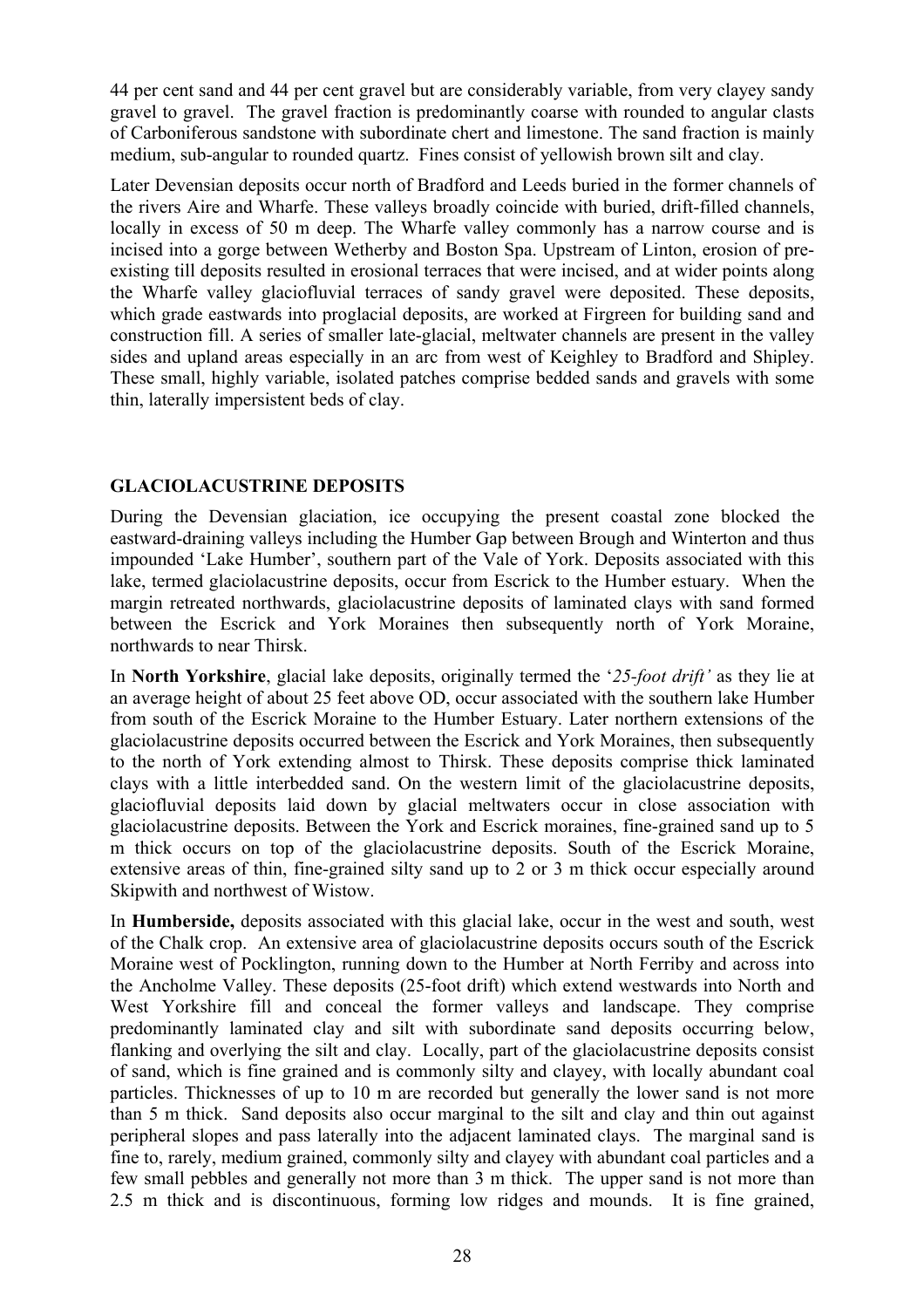increasingly silty and clayey towards the edges and contains thin beds and lenses of clay. In some areas the sand contains coal particles.

Glaciolacustrine deposits occur in the westernmost part of **South Yorkshire** where they occupy a wide irregular channel incised into Older River Gravels (see River Sand and Gravel) and bedrock sands (Sherwood Sandstone Group), running from Doncaster Race Course northeastwards towards Hatfield Woodhouse. They are present also in the West Moor depression, in other low-lying localities towards the east (where they pass under the peat on Hatfield Moors) and under the alluvium of the River Don in the northwest. These deposits are predominantly bedded fine-grained sands and laminated clays up to 5 m in thickness. They have a mean grading of 17 per cent fines and 83 per cent sand, although bands with low fines content are locally present. The sand fraction is predominantly fine-grained quartz; up to 35 per cent of medium sand has been recorded but coarse sand nowhere accounts for more than 1 per cent of these deposits.

In **West Yorkshire**, glacial lake deposits occur in the easternmost part of west Yorkshire, around Knottingley, forming undulating low ground at about 8 m above OD, and conceal local developments of older sand and gravel. These deposits comprise buff to pale orange sand, ranging from fine to coarse in grain size, and are locally clayey or silty. A characteristic feature is the presence of thin gravelly layers of coal and carbonaceous mudstone clasts.

### **BLOWN SAND**

These deposits are generally composed of fine- to medium-grained sand with a mean fines (<0.063 mm) content of around 8 per cent. The sand comprises sub-rounded to well rounded quartz grains. These deposits are believed to be largely of late Quaternary age resulting from aeolian reworking of fluvial and glaciofluvial sands. The most favourable sites for blown sand accumulation are along the lower slopes of major west-facing escarpments, along the east side of the Vale of York. In **North Yorkshire**, extensive amounts of blown sand occur to the north and northeast of York. South of York, the blown sand occurs in close association with the glaciolacustrine sand from which much of it has been re-worked.

In **Humberside**, the thickness of Aeolian deposits is very variable, with up to 6 m being recorded around Messingham and Fonaby but generally thickness is less than 2 m, with extensive areas of sand less than 0.3 m thick. In this area the Blown Sand deposits are mainly worked as a source of silica sand around Messingham and at Haxey for mortar sand production.

Blown Sand also occurs along the coast south of Grimsby and Cleethorpes and at Spurn Head. These deposits are largely Recent in age, resulting from aeolian reworking of adjacent dry beaches. Deposits are generally thin, mostly less than 2 m, but locally up to 5 m thick and occur mainly as dunes but also as thin linear spreads of sand.

In **South Yorkshire***,* blown sand deposits occur in the east and are largely concealed beneath peat and alluvium. The most extensive blown sand deposits crop out on the flanks of Thorne Moor, Hatfield Moor and south of Finningley. Extensive deposits of sand, which rest in turn on glaciolacustrine silt and clay, also extend under the peat and alluvium of Thorne Moor and adjacent areas. This concealed sand varies from 0 to 3 m in thickness, with appreciable thickness variations across short distances due to its undulating top.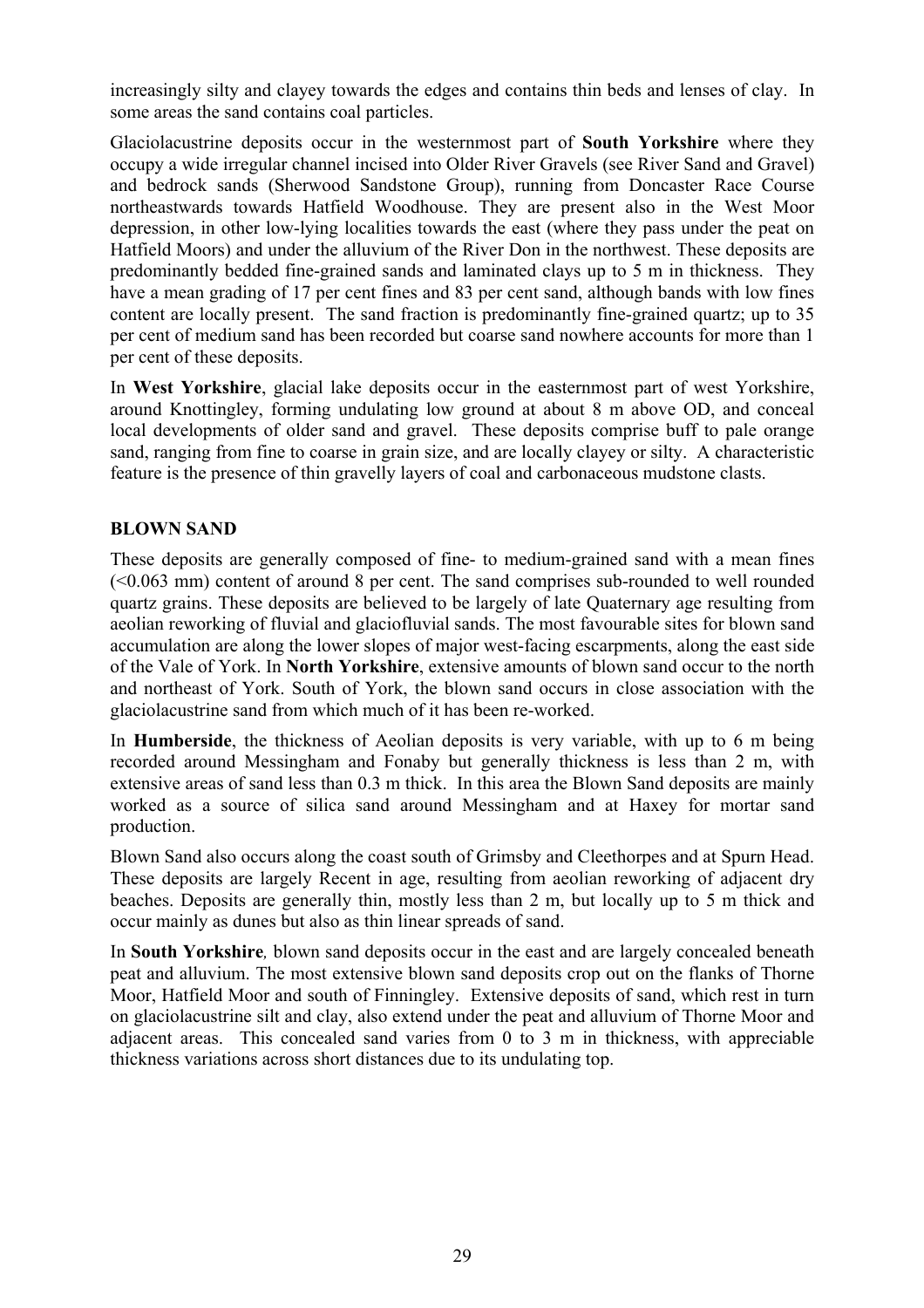# **Glossary**

| Aeolian:              | Sediments deposited after transport by wind.                                                                                                                                                                                                                                                                  |
|-----------------------|---------------------------------------------------------------------------------------------------------------------------------------------------------------------------------------------------------------------------------------------------------------------------------------------------------------|
| Aggregate:            | Particles of rock which, when brought together in a bound or<br>unbound condition, form part or whole of a building or civil<br>engineering structure.                                                                                                                                                        |
| <b>Alluvium:</b>      | A general term for unconsolidated detrital material such as clay,<br>silt, sand and gravel, deposited by rivers and streams as sorted or<br>semi-sorted sediment in the stream-bed or on the floodplain.                                                                                                      |
| Asphalt:              | A natural or artificial material in which bitumen is associated<br>with a substantial proportion of mineral matter.                                                                                                                                                                                           |
| Asset:                | Any environmental or cultural feature that society places a value<br>on and that may need to be considered when planning for<br>aggregates provision (for example National Nature Reserves,<br>Scheduled Ancient Monuments, Agricultural Land).                                                               |
| <b>Boulder clay:</b>  | A glacial deposit consisting of sub-angular pebbles and boulders<br>of all sizes embedded in stiff or hard reworked clay or rock<br>flour. The term 'till' is preferable because it covers the wide<br>range of lithologies included here and does not imply the<br>presence of either boulders or true clay. |
| <b>Building sand:</b> | Sand with a grading suitable for use in mortars.                                                                                                                                                                                                                                                              |
| <b>Carboniferous:</b> | The geological period of time (360 to 286 Ma B.P.) and the<br>corresponding system of rocks, which in Britain contains<br>Carboniferous Limestone, an important source of crushed rock<br>aggregate, and the 'Coal Measures'.                                                                                 |
| <b>Chert:</b>         | Microcrystalline rock comprising quartz and, sometimes,<br>chalcedony, a cryptocrystalline variety of silica.                                                                                                                                                                                                 |
| <b>Clast:</b>         | A rock fragment; commonly applied to a fragment of pre-<br>existing rock included in a younger sediment.                                                                                                                                                                                                      |
| Cryptocrystalline:    | Very finely crystalline material in which the crystals are so<br>small as to be indistinguishable except under powerful<br>magnification.                                                                                                                                                                     |
| Deposit:              | Indicates a mineral occurrence of some significance but which is<br>not closely defined.                                                                                                                                                                                                                      |
| Devensian:            | The most recent glacial stage of the Quaternary period in<br>Britain, beginning about 20,000 years ago.                                                                                                                                                                                                       |
| <b>Dolerite:</b>      | A dark coloured, fine to medium grained igneous rock of basic<br>composition (that is without free quartz), found in intrusions of<br>moderate size so allowing moderately rapid cooling of the<br>magma.                                                                                                     |
|                       | <b>Environmental sensitivity:</b> The number of environmental and cultural assets in a given<br>location compared to another location.                                                                                                                                                                        |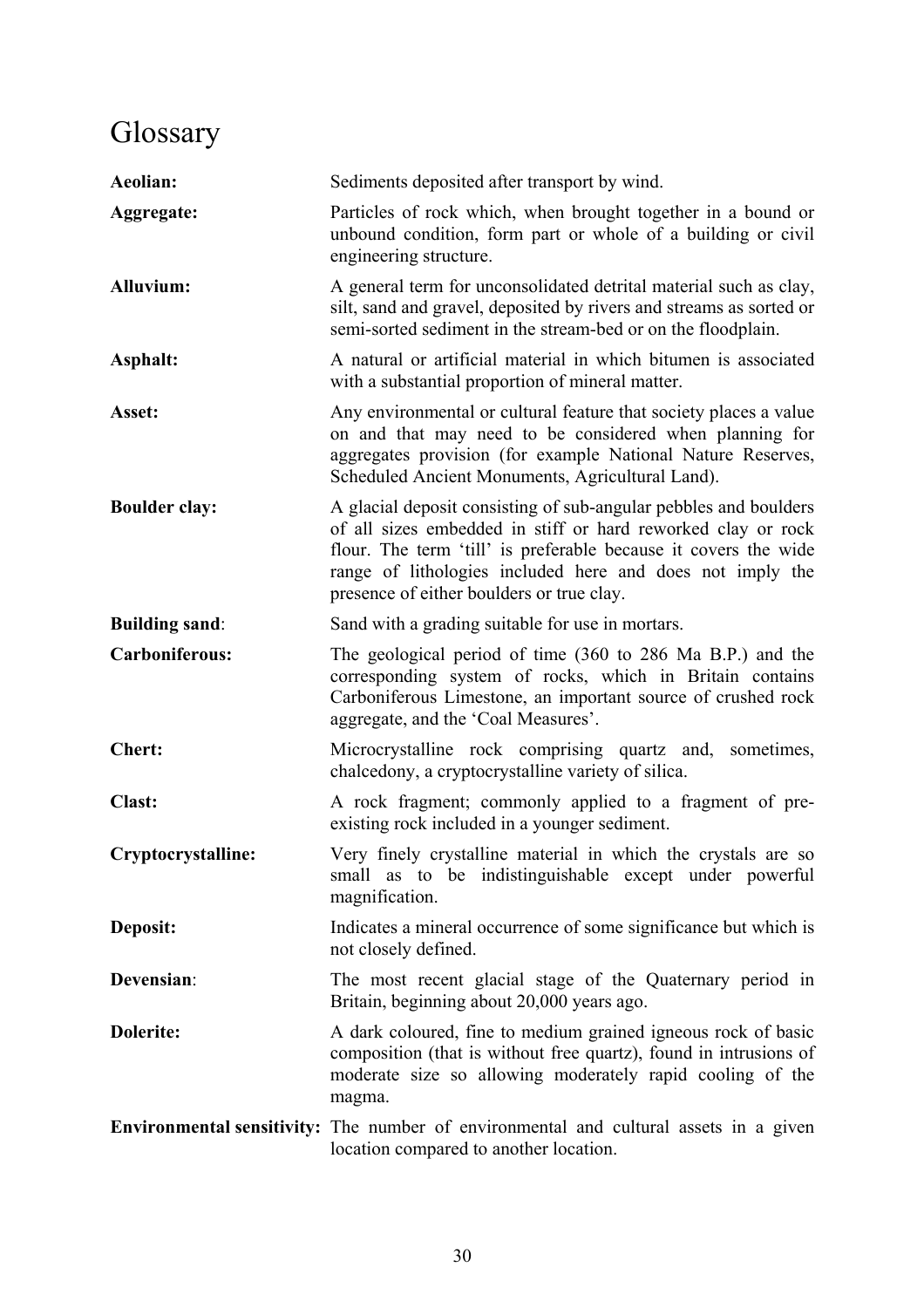| <b>Fines:</b>            | Material finer than 60 microns, i.e. the silt and clay-sized<br>fraction, but in connection with aggregates it usually refers to<br>material finer than 75 microns. |
|--------------------------|---------------------------------------------------------------------------------------------------------------------------------------------------------------------|
| Flint:                   | Variety of chart occurring in the chalk of northern Europe.                                                                                                         |
| <b>Fluvial:</b>          | Relating to a river; a deposit produced by the action of a river.                                                                                                   |
| GIS:                     | A Geographic Information System (GIS) is a computer based<br>system used to store, manipulate, analyse and spatial data.                                            |
| Glaciofluvial:           | May be applied to sediment transported and deposited by<br>running water discharged from an ice mass.                                                               |
| <b>Glacial deposits:</b> | Heterogeneous material transported by glaciers or icebergs and<br>deposited directly on land or in the sea without sorting of the<br>constituents                   |
| Grade:                   | Size sorting category in which all the particles fall within<br>specified size limits.                                                                              |
| Grading:                 | The proportions of different sizes present in aggregate,<br>established by sieve analysis; particle size distribution.                                              |
| <b>Granite:</b>          | Generally, any completely crystalline quartz-bearing plutonic<br>rock with light-coloured feldspar and mica minerals as essential<br>components.                    |
| Gravel:                  | Granular material between 4 and 80 mm; coarse aggregate.<br>Used for general and concrete applications.                                                             |
| Hoggin:                  | Unprocessed mix of sand, gravel and clay, suitable for general<br>fill purposes.                                                                                    |
| Igneous:                 | Describes a rock or mineral that solidified from molten or partly<br>molten material.                                                                               |
| Ironstone:               | Imprecise term but usually denoting an impure iron carbonate<br>occurring as modules in some clays.                                                                 |
| Lacustrine:              | Relating to materials formed in or by lakes.                                                                                                                        |
| Limestone:               | A sedimentary rock composed mainly of calcium carbonate<br>occurring as the mineral calcite.                                                                        |
| Lithology:               | The general characteristics of a rock                                                                                                                               |
| <b>Mineral:</b>          | A naturally formed chemical element or compound and<br>normally having a characteristic crystal form and a definite<br>composition.                                 |
| <b>Mineral deposit:</b>  | Generally synonymous with mineral resources but usually<br>applied to a readily identifiable mineral body i.e. more<br>geographically or spatially confined.        |
| Mortar:                  | A mixture of cement, water and fine aggregate, usually sand,<br>and may contain lime. Mortar is used for brick and blockwork<br>and for plastering and rendering.   |
| <b>Mudstone:</b>         | Fine-grained clay-rich sedimentary rock.                                                                                                                            |
| <b>Outcrop:</b>          | The area over which a particular rock unit occurs at the surface,<br>whether visibly exposed or not.                                                                |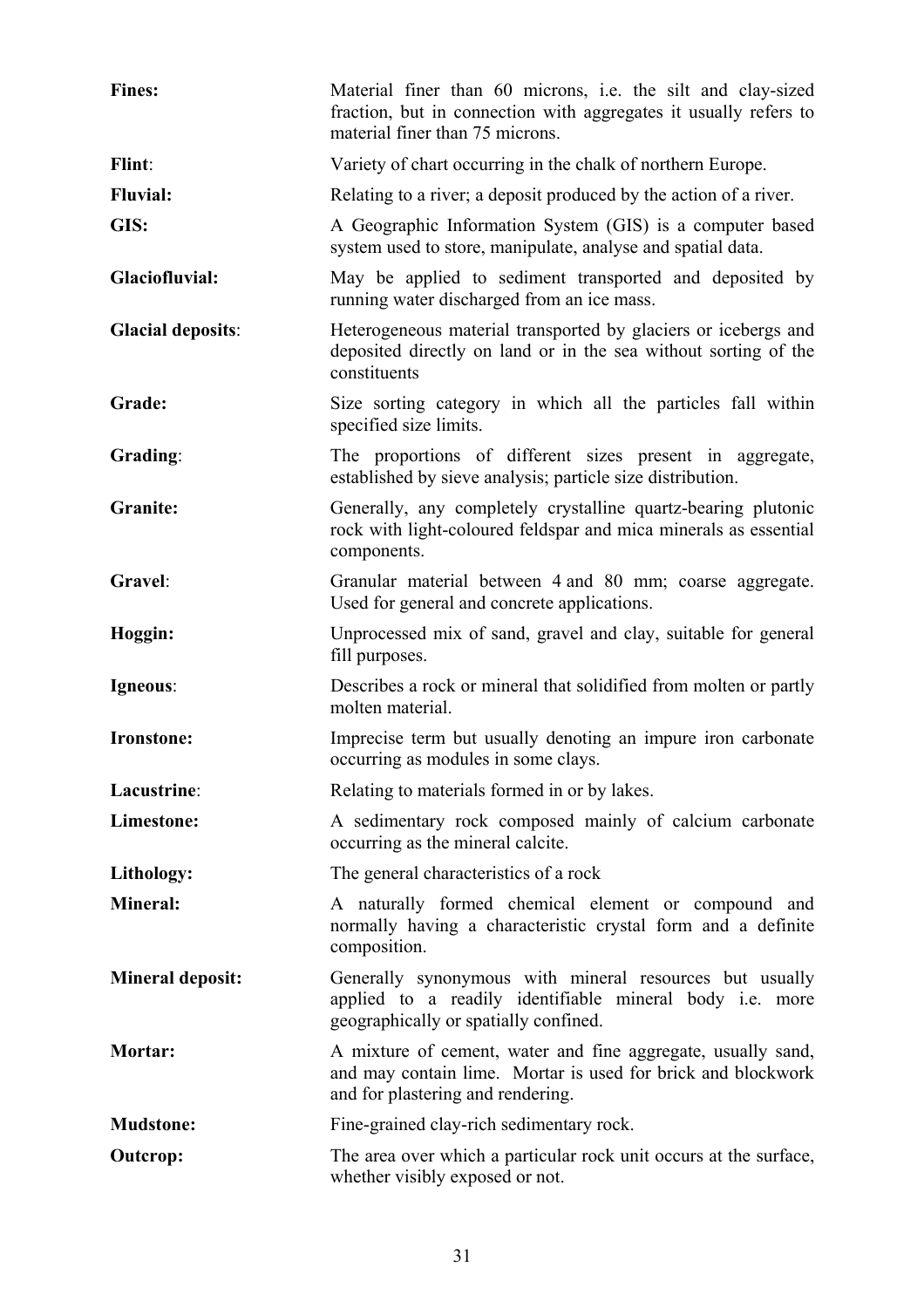| Overburden:               | Waste rock, either loose or consolidated, overlying a mineral<br>deposit, which must be removed prior to extraction.                                                                                                                                             |
|---------------------------|------------------------------------------------------------------------------------------------------------------------------------------------------------------------------------------------------------------------------------------------------------------|
| <b>Planning features:</b> | Any relevant feature that may need to be taken into account<br>when planning for aggregates provision (for example roads,<br>urban areas, location of airports and airfields).                                                                                   |
| Quartz:                   | Crystalline silica; an important durable rock-forming mineral.                                                                                                                                                                                                   |
| Quarry:                   | An open-pit mining operation.                                                                                                                                                                                                                                    |
| Quaternary:               | The latest era of geological time, from 2 Ma B.P. to the present,<br>largely represented in Britain by superficial deposits such as<br>glacial drift.                                                                                                            |
| <b>Recent:</b>            | The current epoch in the earth's history, comprising the 10,000<br>years or so since the end of the last glaciation.                                                                                                                                             |
| <b>Reserve:</b>           | That part of a mineral resource that is economical to work and<br>has been fully evaluated on a systematic basis by drilling and<br>sampling and is free from legal or other obstruction that might<br>inhibit extraction.                                       |
| <b>Resource:</b>          | Natural accumulations of minerals, or bodies of rock, that are or<br>may become of potential economic interest as a basis for the<br>extraction of a commodity.                                                                                                  |
| Sand:                     | A granular material that is finer than 4 mm, but coarser than<br>$0.063$ mm.                                                                                                                                                                                     |
| <b>Sandstone:</b>         | A sedimentary rock made of abundant fragments of sand size set<br>in a fine-grained matrix or cementing material.<br>The sand<br>particles are usually of quartz.                                                                                                |
| <b>Sedimentary rock:</b>  | A rock resulting from the consolidation of loose sediment that<br>has accumulated in layers, or a chemical rock formed by<br>precipitation or an organic rock consisting largely of the remains<br>of plants and animals.                                        |
| Shale:                    | Fine-grained clay-rich sedimentary rock with pronounced<br>lamination.                                                                                                                                                                                           |
| Silt:                     | A deposit which has the average grain size between that of sand<br>and clay.                                                                                                                                                                                     |
| Sorted:                   | Referring to size distribution of unconsolidated sediments, e.g.<br>sands, gravels etc, size separation having taken place naturally.                                                                                                                            |
| Sorted, well:             | Having a relatively narrow size distribution free of coarse<br>particles and fine clays.                                                                                                                                                                         |
| Sorted, poorly:           | Having a relatively wide size distribution.                                                                                                                                                                                                                      |
| Superficial deposit:      | Deposits formed on or close to the present land surface by<br>processes (e.g. glaciation) usually of Quaternary age.<br>Their<br>distribution and thickness are related essentially to the surface<br>relief and not to the structure of the underlying bedrock. |
| Till:                     | Unstratified, unsorted drift deposited directly by a glacier<br>without reworking by water from the glacier; comprises a<br>heterogeneous mixture of clay, sand, gravel and boulders.                                                                            |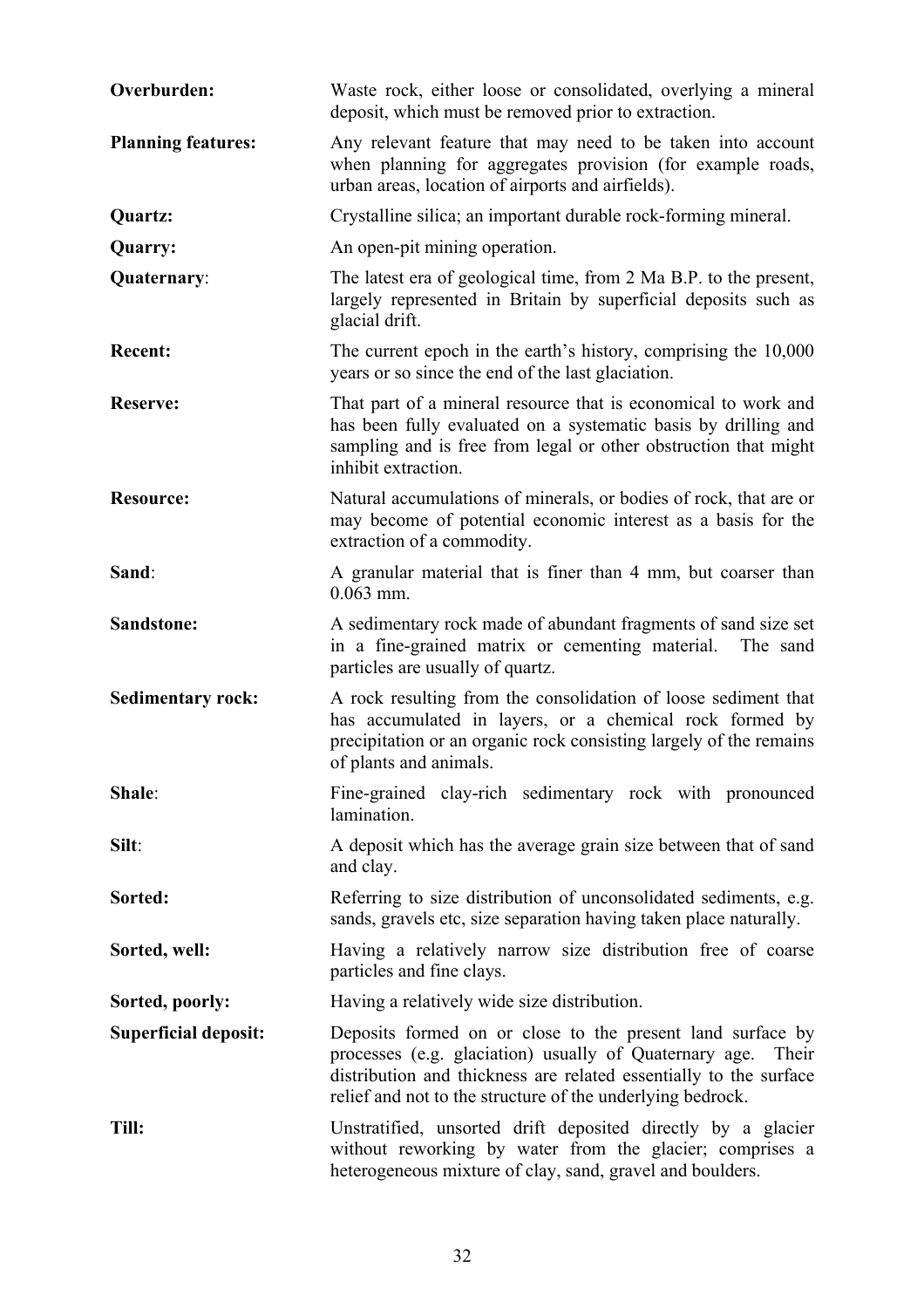**Warp:** Warp is silt and clay deposited by artificially controlled flooding in the last two or three centuries to improve the agricultural quality of land.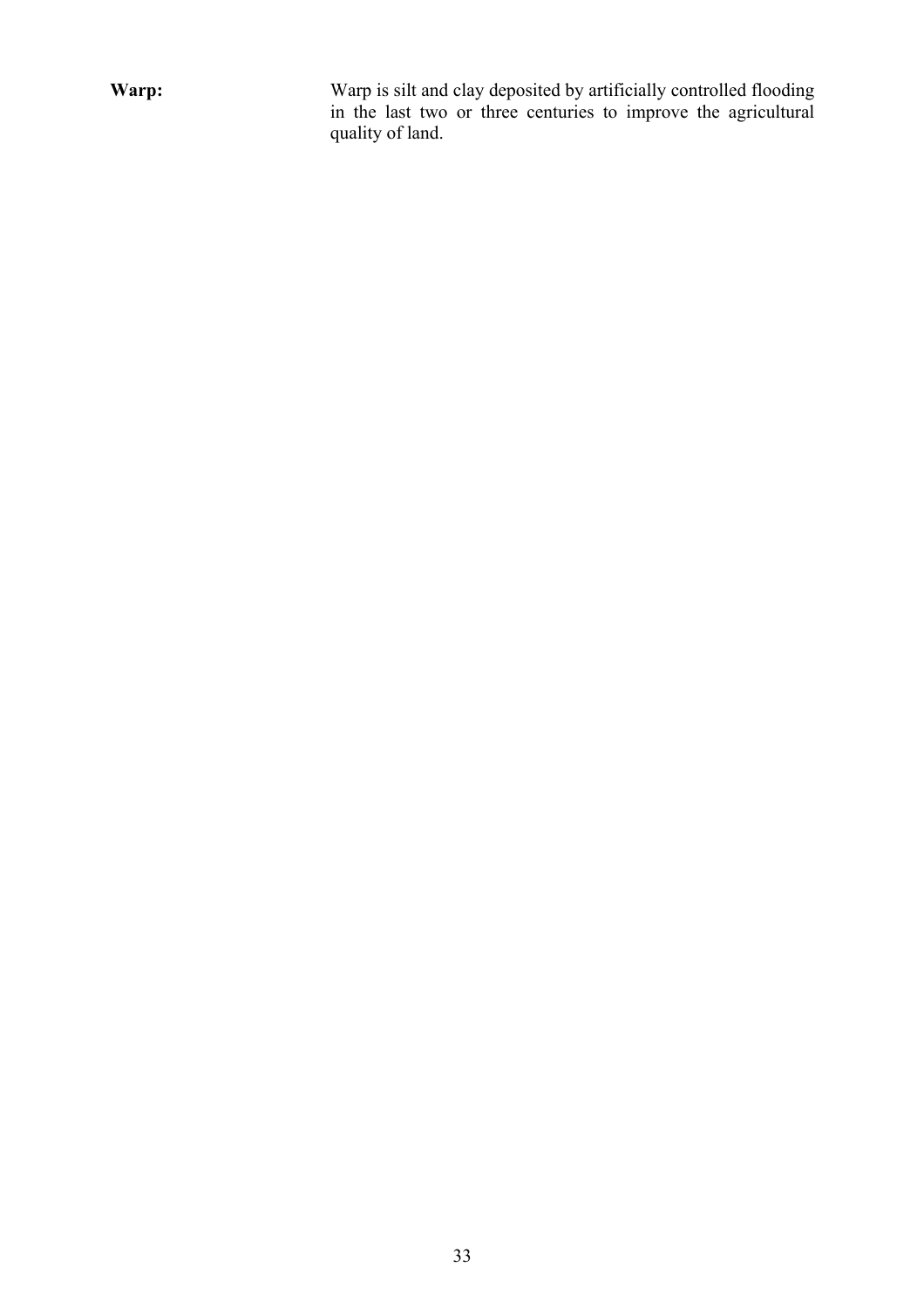## Bibliography

- Henney, PJ, Cameron, DG, Mankelow, JM, Spencer, NA, Highley, DE and Steadman, EJ (2003). Implications of CAA Birdstrike Safeguard Zones for River Sand and Gravel Resources in the Trent Valley. British Geological Survey Commissioned Report CR/03/152N.
- ODPM (2003). Circular 1/2003: Safeguarding Aerodromes, Technical Sites and Military Explosives Storage Areas: The Town and Country Planning (Safeguarded Aerodromes, Technical Sites and Military Explosives Storage Areas) Direction 2002. HMSO.
- ODPM (2004). Good practice guidance on the environmental appraisal of the provision of aggregates. HMSO.

Office for National Statistics AMRI: Annual Minerals Raised Inquiry. Steadman, EJ, Mitchell, P, Highley, D, Harrison, DJ, Linley, K, Macfarlane, M and McEvoy, FM (2004). Strategic Environmental Assessment (SEA) and future aggregates extraction in the East Midlands Region. British Geological Survey Commissioned Report CR/04/003N.

Yorkshire & the Humber Regional Aggregates Working Party (2002). Annual Report.

## Information Sources

|         | <b>Institute of Geological Science Mineral Assessment Reports</b>         |
|---------|---------------------------------------------------------------------------|
| No. 22. | The sand and gravel resources of the country north-west of Scunthorpe,    |
|         | Humberside. Resource sheet SE81, 1976.                                    |
| No. 29  | The sand and gravel resources of the country south-west of Scunthorpe,    |
|         | Humberside. Resource sheet SE80. 1977,16/09/97 15:15:35, KCS,,,           |
| No. 33. | The sand and gravel resources of the country north of Gainsborough,       |
|         | Lincolnshire. Resource sheet SK79, 1978.                                  |
| No. 37. | The sand and gravel resources of the country around Bawtry, South         |
|         | Yorkshire. Resource sheet SK69, 1979.                                     |
| No. 40. | The sand and gravel resources of the country west of Darlington, County   |
|         | Durham. Resource sheets NZ11 & 21, 1979.                                  |
| No. 43. | The sand and gravel resources of the country around Misterton,            |
|         | Nottinghamshire. Resource sheet SK79. 1979.                               |
| No. 70. | The sand and gravel resources of the country east of Harrogate, North     |
|         | Yorkshire. Resource sheet SE35, 1981.                                     |
| No. 75. | The sand and gravel resources of the country around Stokesley, North      |
|         | Yorkshire. Resource sheets NZ40 and 50, and parts of NZ41 and 51. 1981.   |
| No. 78. | The sand and gravel resources of the country west of Boroughbridge, North |
|         | Yorkshire. Resource sheet SE36. 1981.                                     |
| No. 84. | The sand and gravel resources of the country around Kirk Hammerton,       |
|         | North Yorkshire. Resource sheet SE45, 1981.                               |
| No. 88. | The sand and gravel resources of the country around Tholthorpe, North     |
|         | Yorkshire. Resource sheet SE46. 1982.                                     |